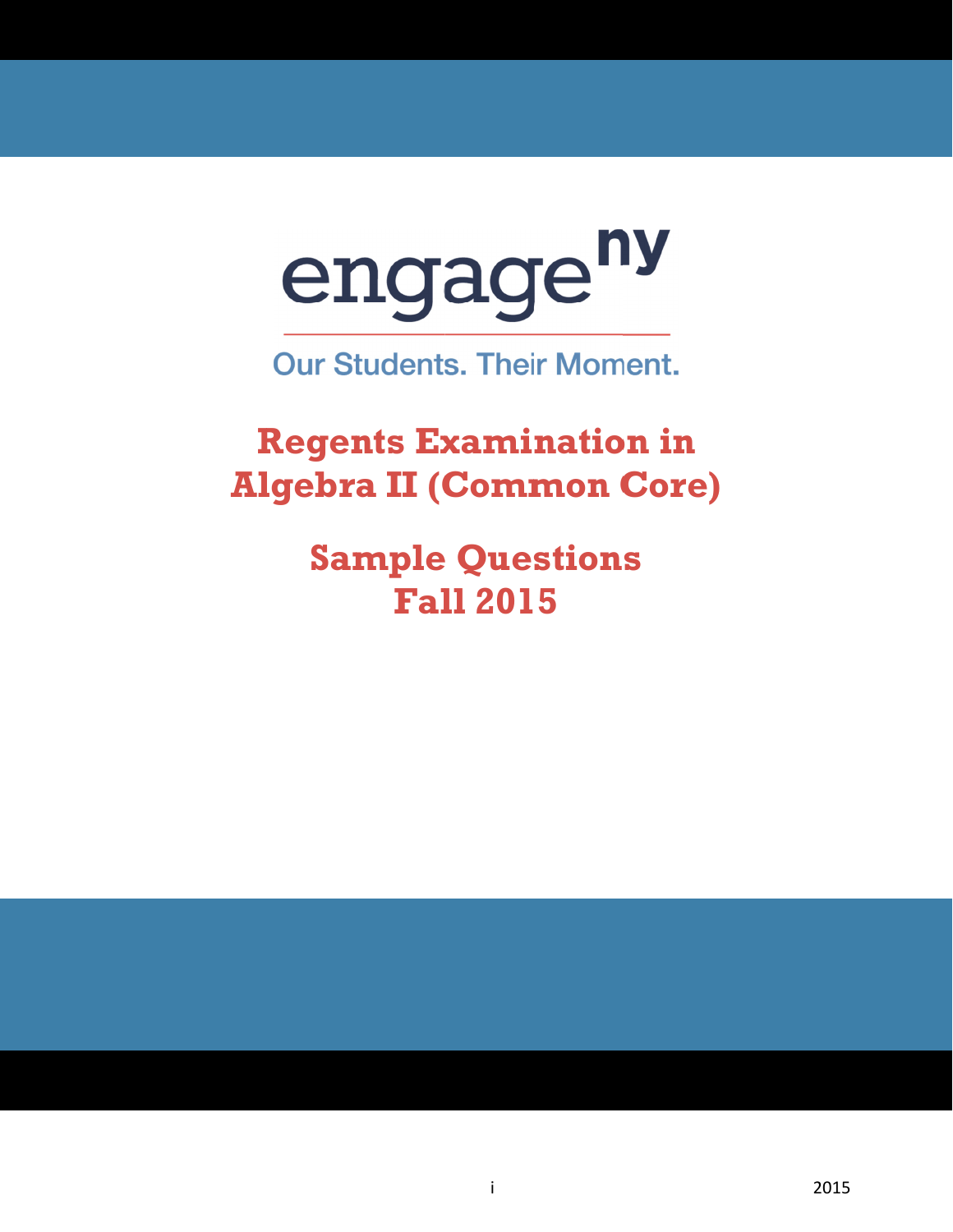

**THE STATE EDUCATION DEPARTMENT** / THE UNIVERSITY OF THE STATE OF NEW YORK / ALBANY, NY 12234

# **New York State Common Core Sample Questions: Regents Examination in Algebra II (Common Core)**

With the adoption of the New York P-12 Common Core Learning Standards (CCLS) in ELA/Literacy and Mathematics, the Board of Regents signaled a shift in both instruction and assessment. Educators around the state have already begun instituting Common Core instruction in their classrooms. To aid in this transition, we are providing sample Regents Examination in Algebra II (Common Core) questions to help students, parents, and educators better understand the instructional shifts demanded by the Common Core and the rigor required to ensure that all students are on track to college and career readiness.

# **These Questions Are Teaching Tools**

The sample questions emphasize the instructional shifts demanded by the Common Core. For Algebra II (Common Core) we have provided seventeen questions. These questions include multiple-choice and constructed response. The sample questions are teaching tools for educators and can be shared freely with students and parents. They are designed to help clarify the way the Common Core should drive instruction and how students will be assessed on the Regents Examination in Algebra II measuring CCLS beginning in June 2016. NYSED is eager for feedback on these sample questions. Your input will guide us as we develop future exams.

# **These Questions Are NOT Test Samplers**

While educators from around the state have helped craft these sample questions, they have not undergone the same extensive review, vetting, and field testing that occurs with actual questions used on the State exams. The sample questions were designed to help educators think about content, NOT to show how operational exams look exactly or to provide information about how teachers should administer the test.

# **How to Use the Sample Questions**

- Interpret how the standards are conceptualized in each question.
- Note the multiple ways the standards are assessed throughout the sample questions.
- Look for opportunities for mathematical modeling, i.e., connecting mathematics with the real world by conceptualizing, analyzing, interpreting, and validating conclusions in order to make decisions about situations in everyday life, society, or the workplace.
- Consider the instructional changes that will need to occur in your classroom.
- Notice the application of mathematical ways of thinking to real-world issues and challenges.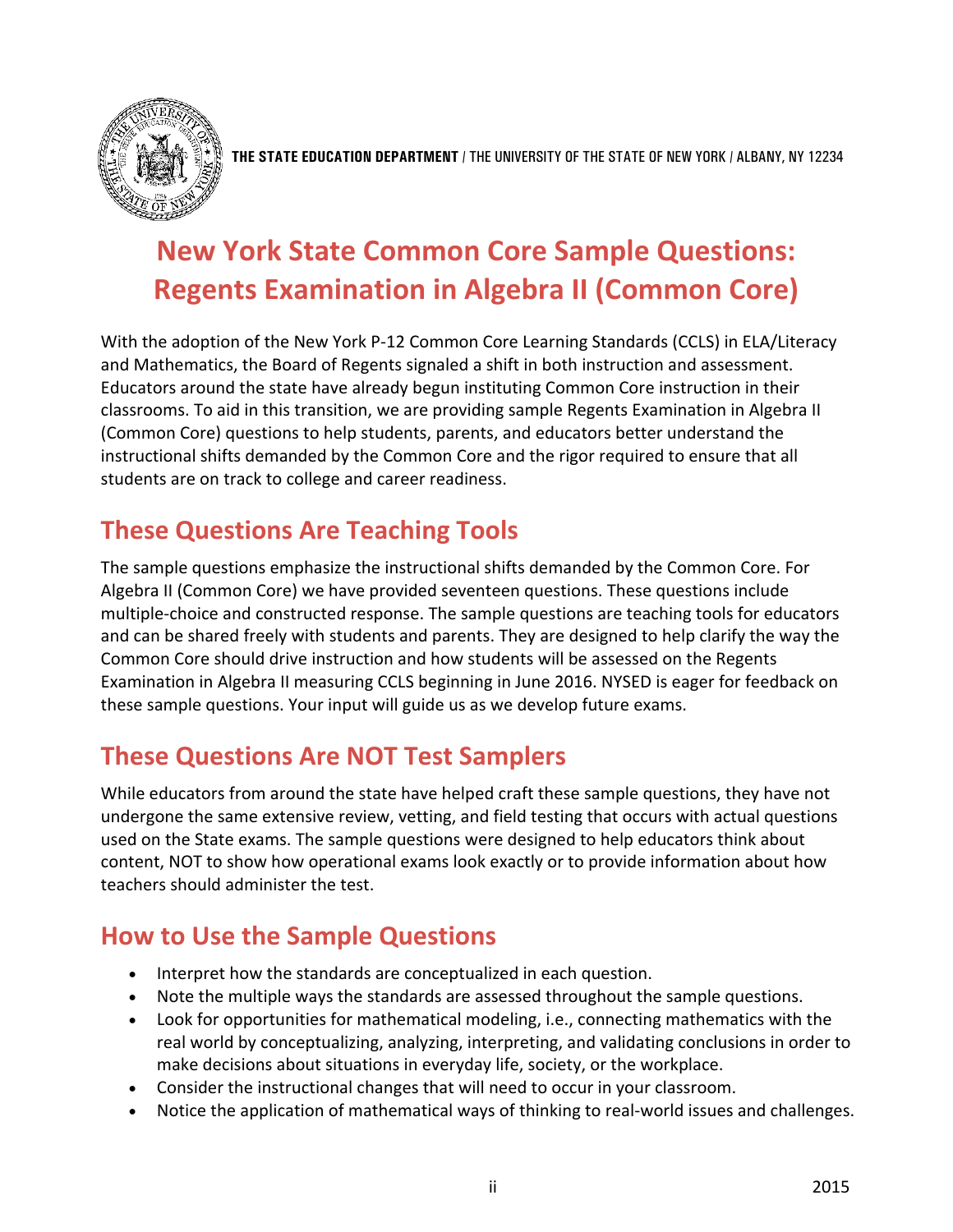- Pay attention to the strong distractors in each multiple-choice question.
- **Don't** consider these questions to be the only way the standards will be assessed.
- **Don't** assume that the sample questions represent a mini-version of future State exams.

# **Understanding Math Sample Questions**

## **Multiple-Choice Questions**

Sample multiple-choice math questions are designed to assess CCLS math standards. Math multiple-choice questions assess procedural fluency and conceptual understanding. Unlike questions on past math exams, many require the use of multiple skills and concepts. Within the sample questions, distractors will be based on plausible missteps.

## **Constructed Response Questions**

Math constructed response questions are similar to past questions, asking students to show their work in completing one or more tasks or solving more extensive problems. Constructed response questions allow students to show their understanding of math procedures, conceptual understanding, and application.

## **Format of the Math Sample Questions Document**

The Math Sample Questions document is formatted so that headings follow each question to provide information for teacher use to help interpret the question, understand measurement with the CCLS, and inform instruction. A list of the headings with a brief description of the associated information is shown below.

**Key:** This is the correct response or, in the case of multiple-choice questions, the correct option.

- **Measures CCLS:** This question measures the knowledge, skills, and proficiencies characterized by the standards within the identified cluster.
- **Mathematical Practices:** If applicable, this is a list of mathematical practices associated with the question.
- **Commentary:** This is an explanation of how the question measures the knowledge, skills, and proficiencies characterized by the identified cluster(s).
- **Rationale:** For multiple-choice questions, this section provides the correct option and demonstrates one method for arriving at that response. For constructed response questions, one or more possible approaches to solving the question are shown, followed by the scoring rubric that is specific to the question. Note that there are often multiple approaches to solving each problem. The rationale section provides only one example. The scoring rubrics should be used to evaluate the efficacy of different methods of arriving at a solution.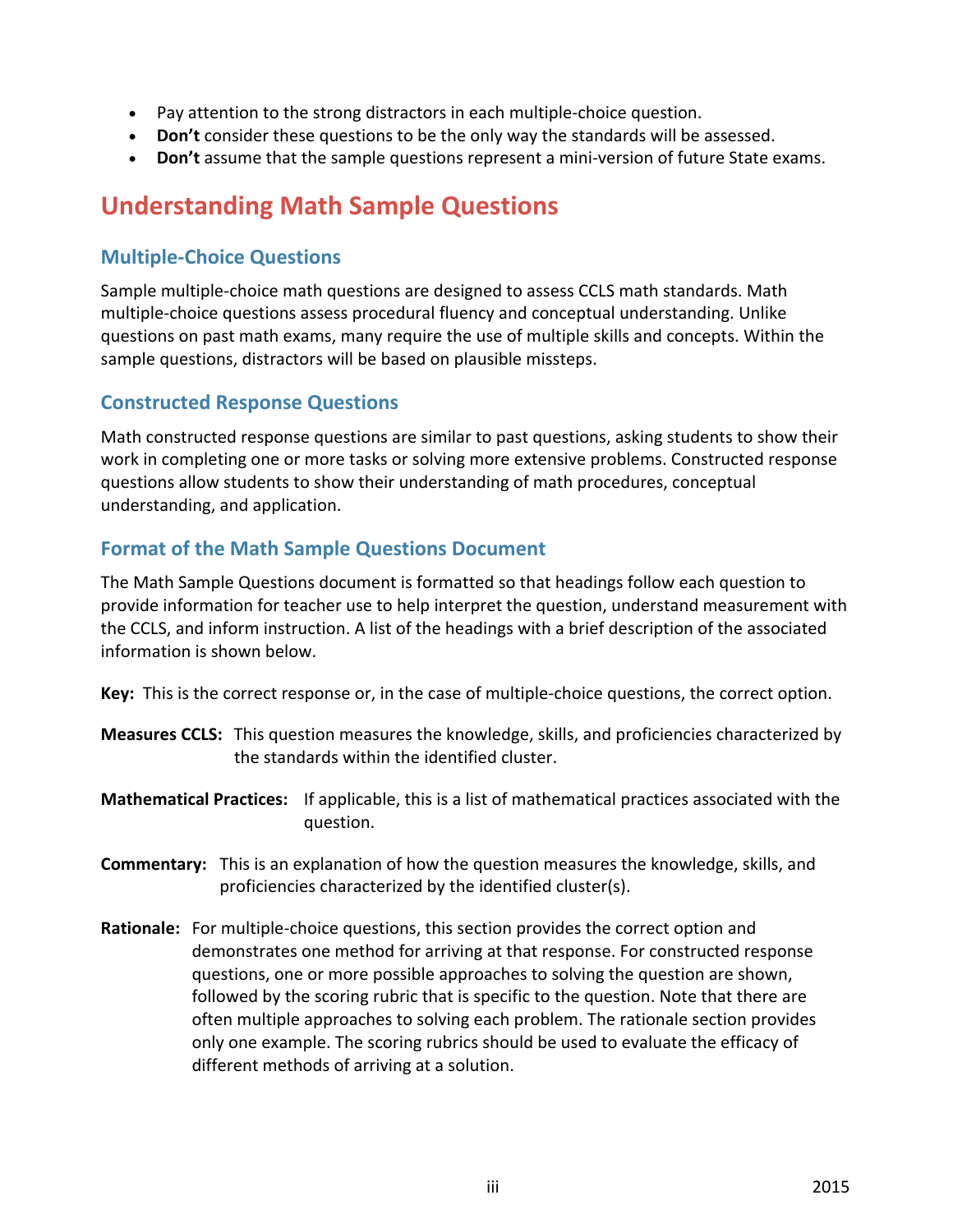- **1** What is the solution set of the equation  $\frac{3x+25}{5} 5 = \frac{3}{5}$ 7  $\frac{x+25}{2} - 5 = \frac{3}{2}$ ?  $x + 7$  *x*  $\frac{+25}{+7} - 5 =$ 
	- $(1) \begin{cases} \frac{3}{2} \end{cases}$  $\left\{\frac{3}{2}, 7\right\}$  $(2) \begin{array}{c} 7 \\ -7 \end{array}$  $\left\{\frac{7}{2}, -3\right\}$ (3)  $\begin{cases} -\frac{3}{5} \end{cases}$  $\left\{-\frac{3}{2}, 7\right\}$  $\begin{pmatrix} 2' \end{pmatrix}$
	- (4)  $\begin{cases} -\frac{7}{5} \end{cases}$  $\left\{-\frac{7}{2}, -3\right\}$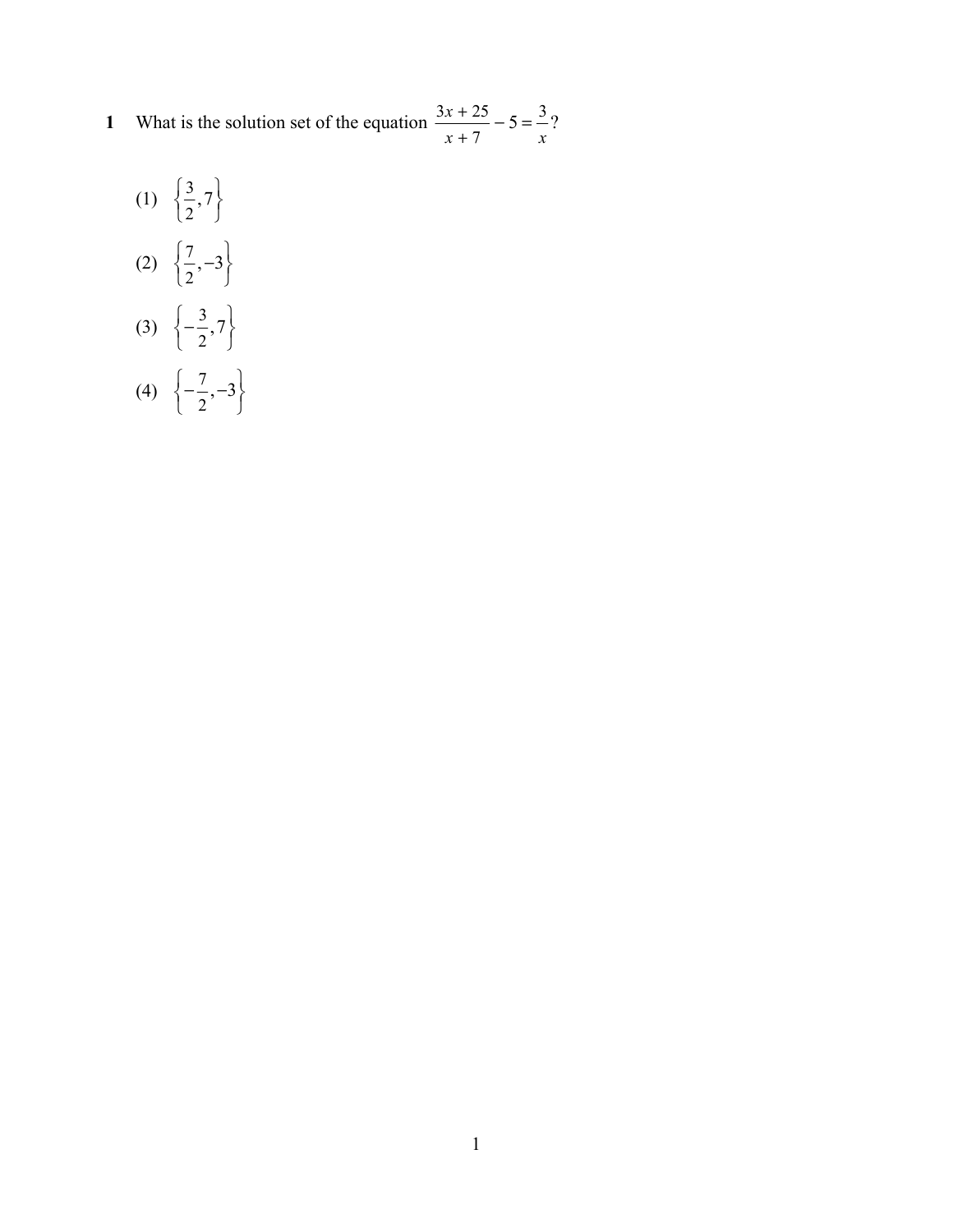# **Measures CCLS Cluster:** A-REI.A

## **Mathematical Practice:** 2, 7

**Commentary:** This question measures A-REI.A because students must solve a rational equation.

**Rationale:** Option 4 is correct.

$$
x(x+7)\left[\frac{3x+25}{x+7} - 5 = \frac{3}{x}\right]; x \neq -7, x \neq 0
$$
  

$$
x(3x+25) - 5x(x+7) = 3(x+7)
$$
  

$$
3x^2 + 25x - 5x^2 - 35x = 3x + 21
$$
  

$$
2x^2 + 13x + 21 = 0
$$
  

$$
(2x+7)(x+3) = 0
$$

$$
2x + 7 = 0
$$
  

$$
x = -\frac{7}{2}
$$
  

$$
x = -3
$$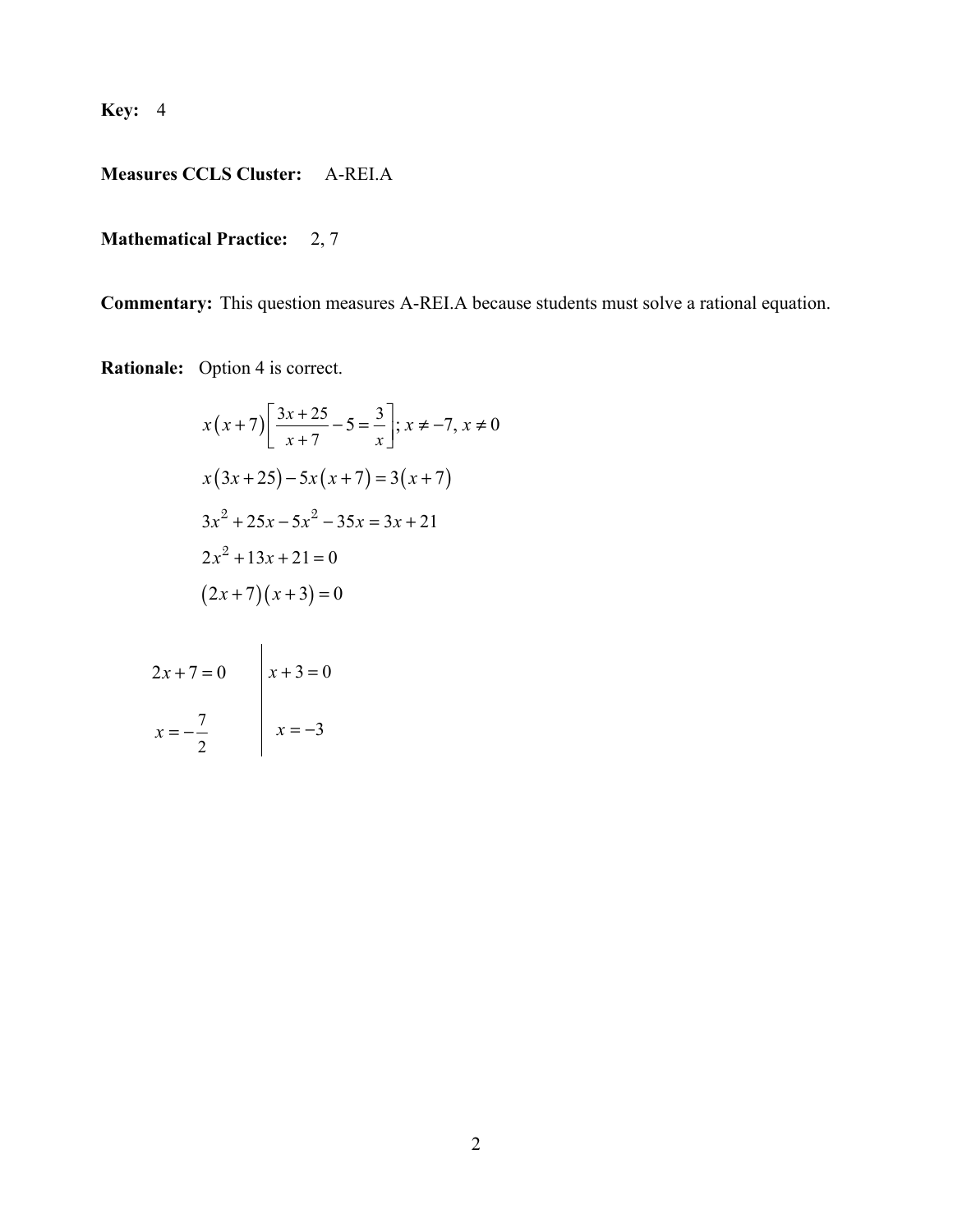**2** Functions *f*, *g*, and *h* are given below.

 $f(x) = \sin(2x)$  $g(x) = f(x) + 1$ 



Which statement is true about functions *f*, *g*, and *h*?

- (1)  $f(x)$  and  $g(x)$  are odd,  $h(x)$  is even.
- (2)  $f(x)$  and  $g(x)$  are even,  $h(x)$  is odd.
- (3)  $f(x)$  is odd,  $g(x)$  is neither,  $h(x)$  is even.
- (4)  $f(x)$  is even,  $g(x)$  is neither,  $h(x)$  is odd.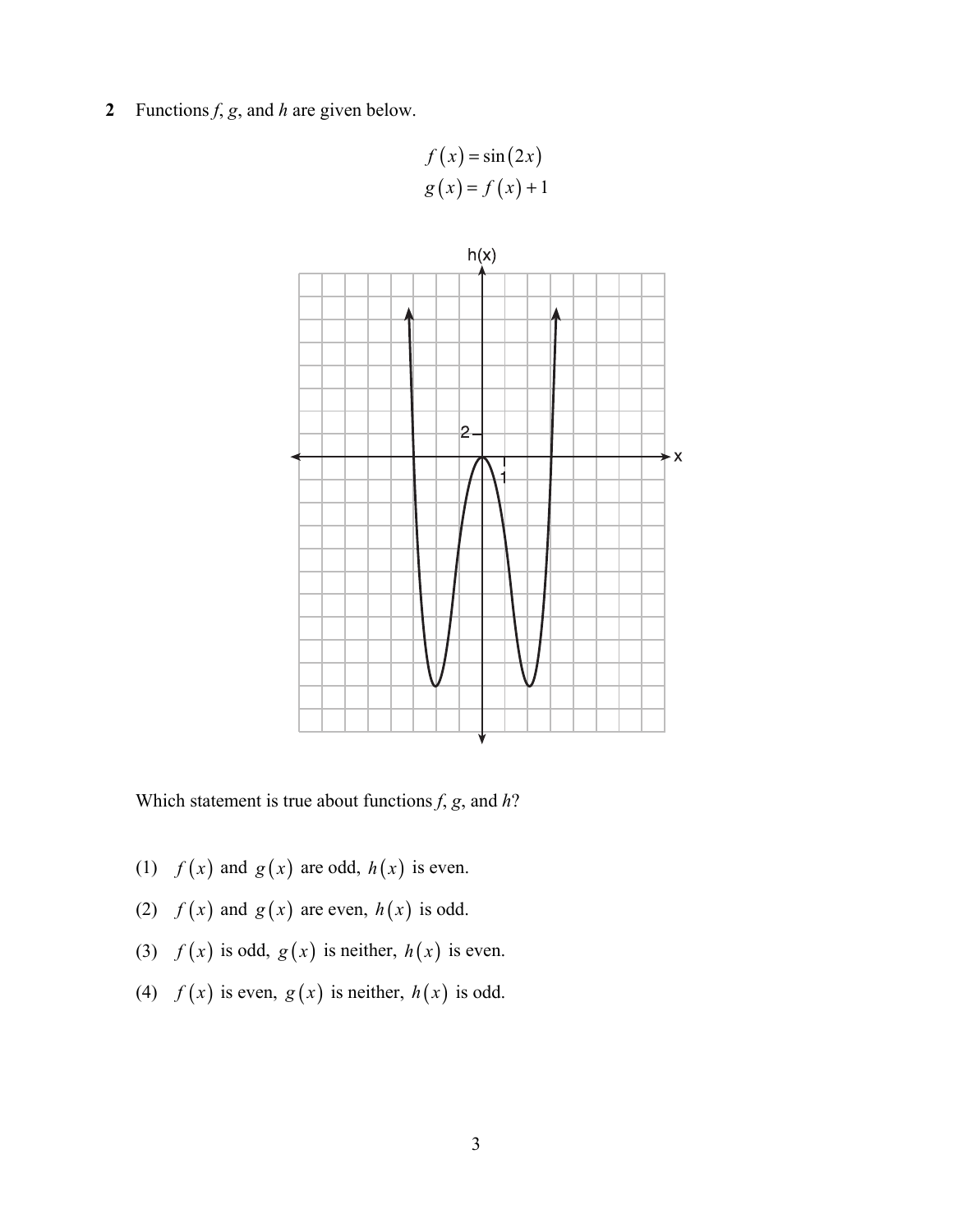## **Measures CCLS Cluster:** F-BF.B

## **Mathematical Practice:** 2, 5

**Commentary:** This question measures F-BF.B because students must be able to recognize even and odd functions.

**Rationale:** Option 3 is correct.

 $f(x) = -f(x)$  or *f* is symmetric about the origin  $f(x) \rightarrow \text{odd}$ 

 $h(-x) = h(x)$  or *h* is symmetric about the *y*-axis  $h(x) \rightarrow e$ ven

For example, consider  $x = 1$ 

$$
g(1) = 1.9093
$$
  
\n
$$
g(-1) = .0907
$$
  
\n
$$
g(-x) \neq g(x) \rightarrow \text{not even}
$$
  
\n
$$
g(-x) \neq -g(x) \rightarrow \text{not odd}
$$
  
\n
$$
g(x) \rightarrow \text{neither}
$$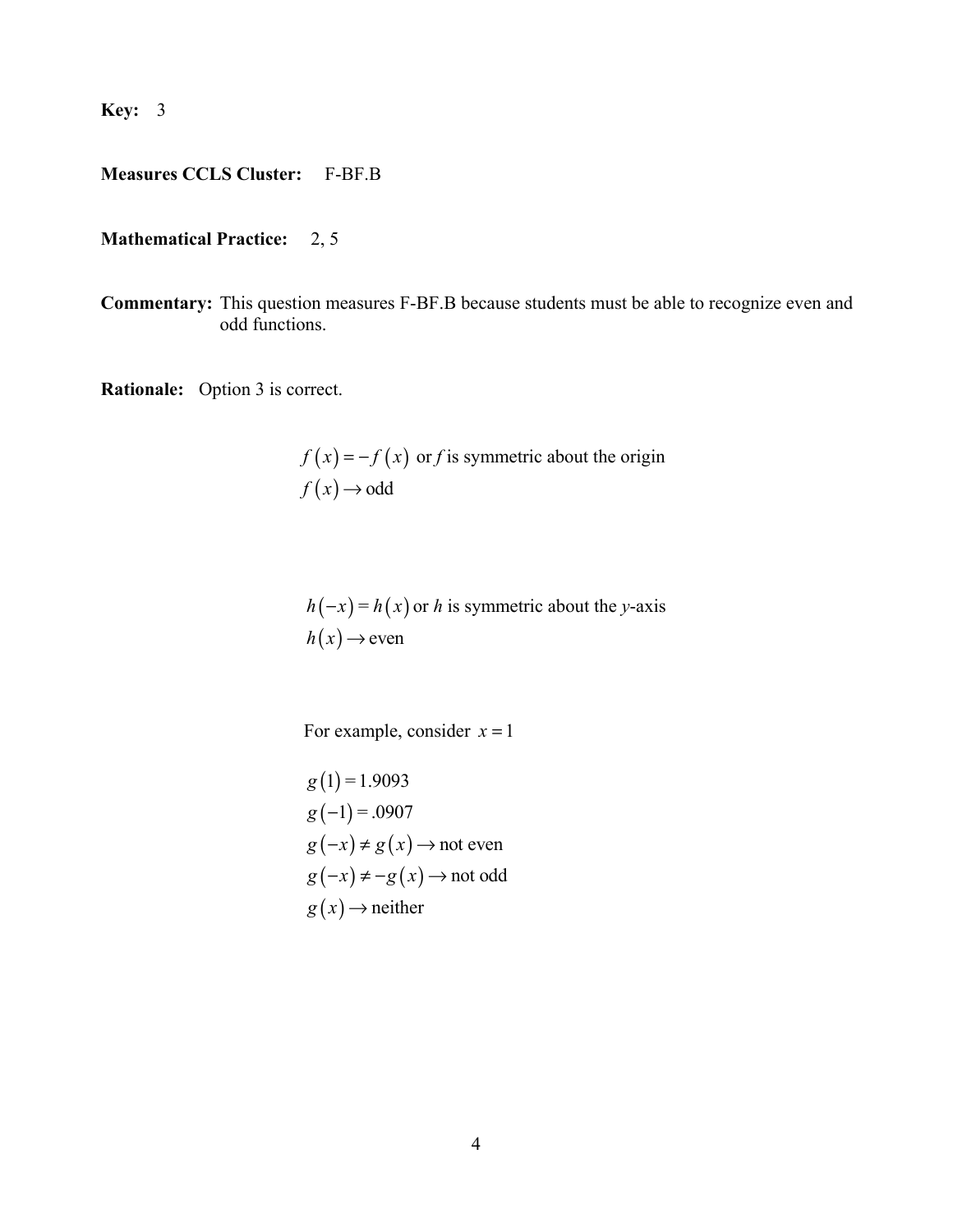3 The expression 
$$
\frac{6x^3 + 17x^2 + 10x + 2}{2x + 3}
$$
 equals

2  $2x+3$ 

*x*

 $\ddot{}$ 

(1) 
$$
3x^2 + 4x - 1 + \frac{5}{2x + 3}
$$
  
\n(2)  $6x^2 + 8x - 2 + \frac{5}{2x + 3}$   
\n(3)  $6x^2 - x + 13 - \frac{37}{2x + 3}$   
\n(4)  $3x^2 + 13x + \frac{49}{3} + \frac{151}{3}$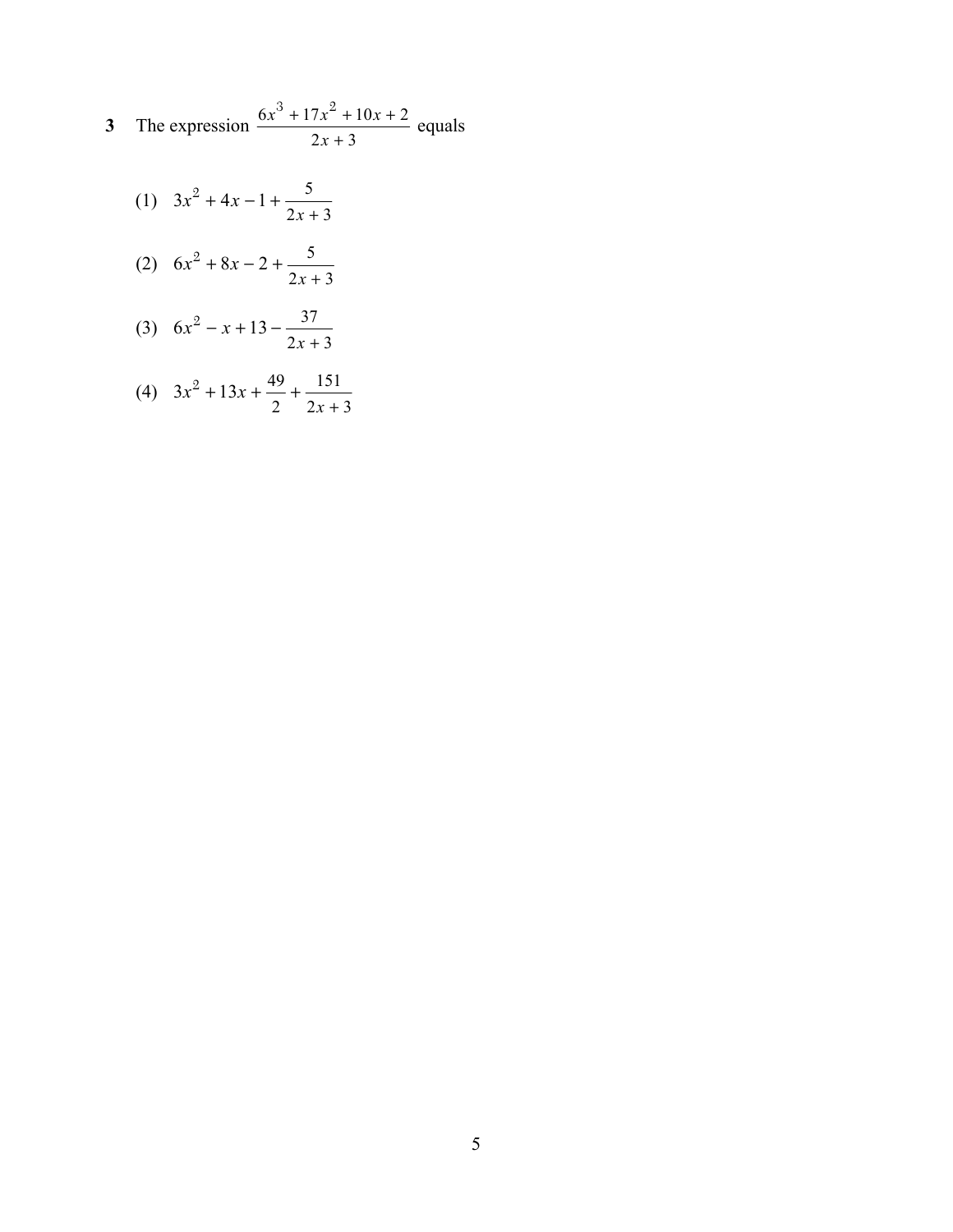# **Measures CCLS Cluster:** A-APR.D

### **Mathematical Practice:** 8

**Commentary:** This question measures A-APR.D because students must rewrite a simple rational expression in quotient-remainder form.

**Rationale:** Option 1 is correct.

$$
\begin{array}{r} 3x^2 + 4x - 1 \\ 2x + 3 \overline{\smash{\big)}6x^3 + 17x^2 + 10x + 2} \\ \underline{6x^3 + 9x^2} \\ 8x^2 + 10x \\ \underline{8x^2 + 12x} \\ -2x + 2 \\ \underline{-2x - 3} \\ 5 \\ 3x^2 + 4x - 1 + \frac{5}{2x + 3} \end{array}
$$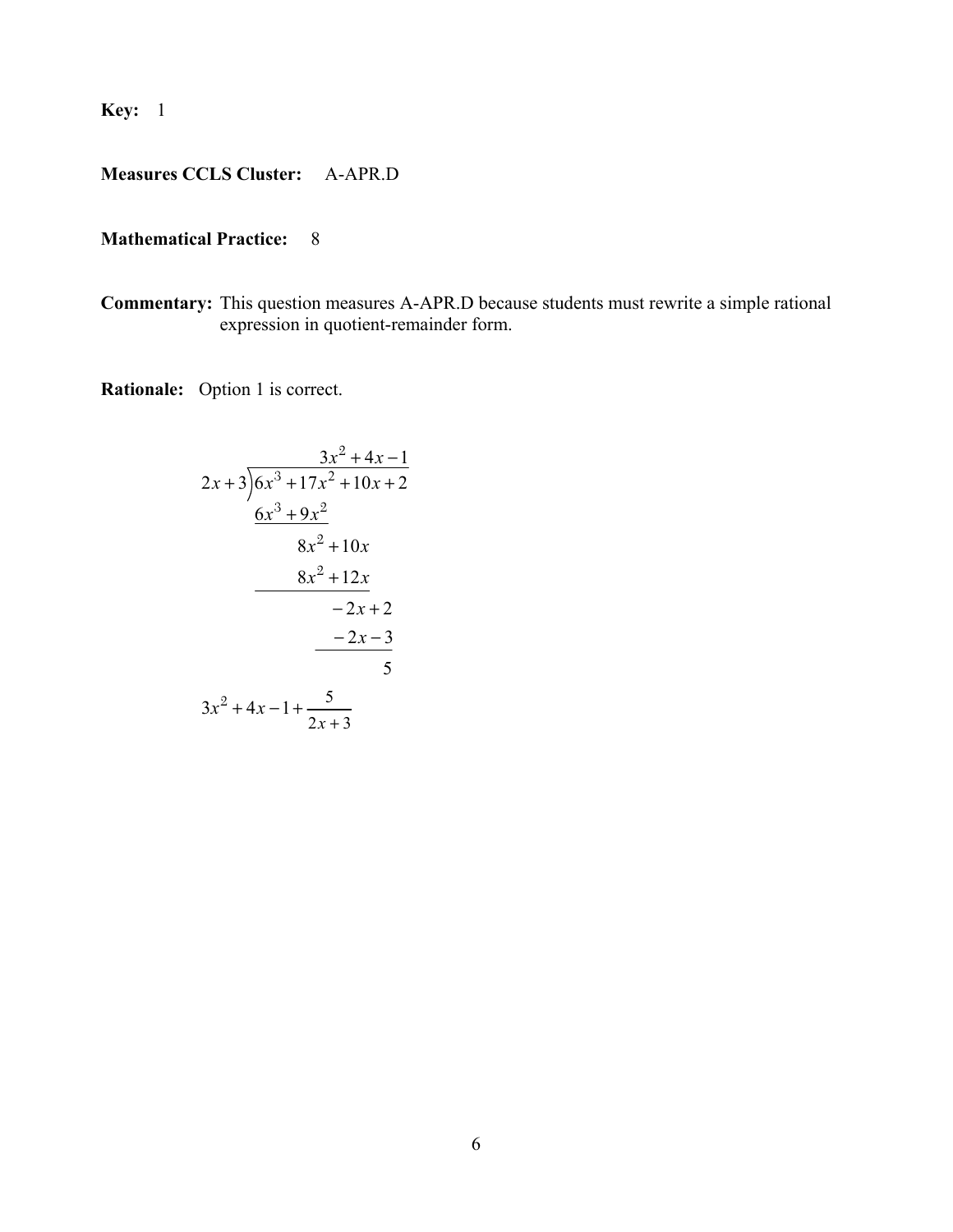- **4** The solutions to the equation  $-\frac{1}{2}$ 2  $-\frac{1}{x}x^2 = -6x + 20$  are
	- (1)  $-6 \pm 2i$
	- (2)  $-6 \pm 2\sqrt{19}$
	- (3)  $6 \pm 2i$
	- (4)  $6 \pm 2\sqrt{19}$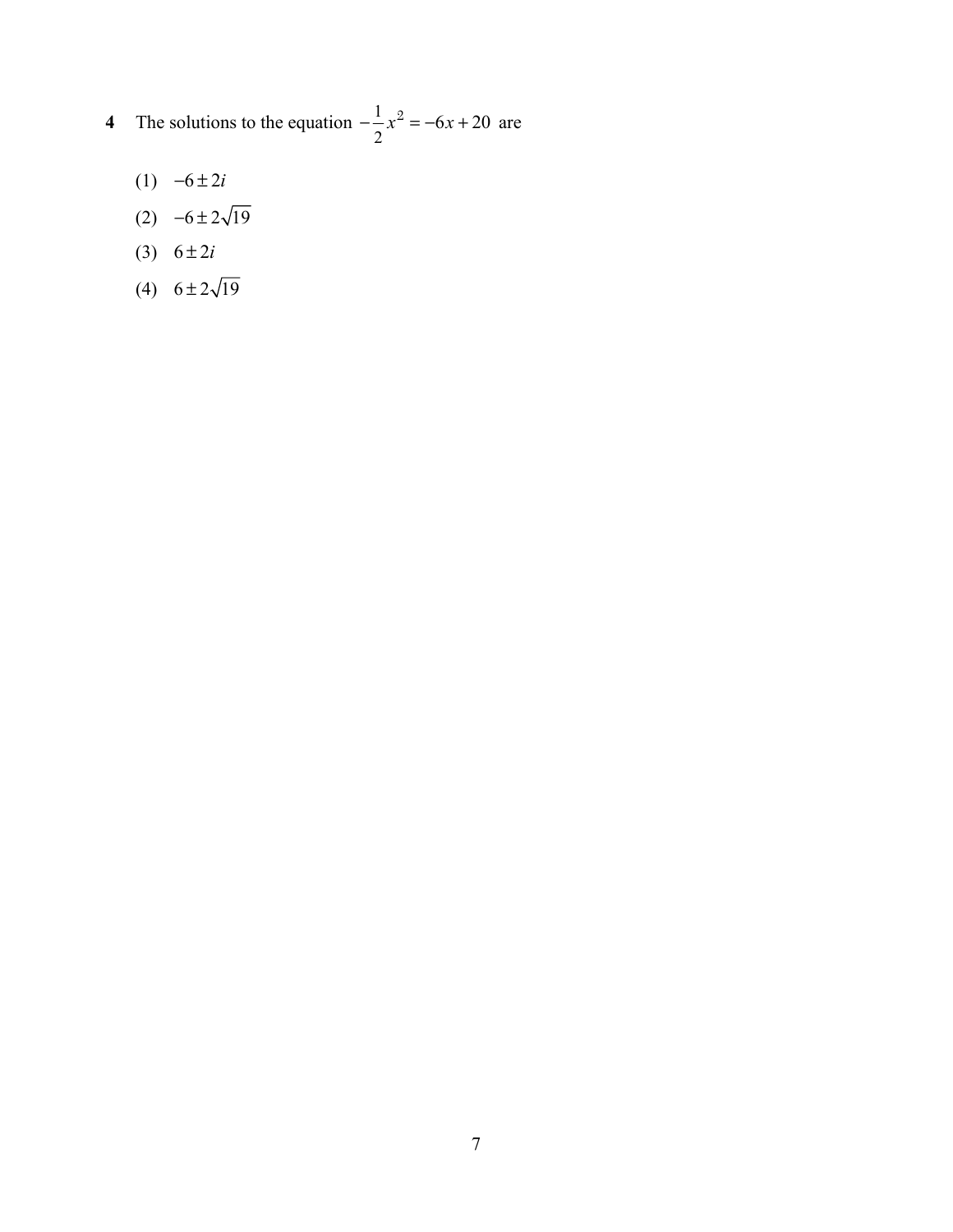# **Measures CCLS Cluster:** A-REI.B

## **Mathematical Practice:** 7

**Commentary:** This question measures A-REI.B because students must solve a quadratic equation with complex solutions.

**Rationale:** Option 3 is correct.

Method 1:  
\n
$$
-\frac{1}{2}x^2 = -6x + 20
$$
  
\n $-\frac{1}{2}x^2 + 6x - 20 = 0$   
\n $x = \frac{-6 \pm \sqrt{-4}}{-1}$   
\n $x = 6 \pm 2i$   
\n $x = 6 \pm 2i$   
\n $x = 6 \pm 2i$   
\n $x = 6 \pm 2i$   
\n $x = 6 \pm 2i$   
\n $x = 6 \pm 2i$   
\n $x = 6 \pm 2i$   
\n $x = 6 \pm 2i$   
\n $x = 6 \pm 2i$   
\n $x = 6 \pm 2i$   
\n $x = 6 \pm 2i$   
\n $x = 6 \pm 2i$   
\n $x = 6 \pm 2i$   
\n $x = 6 \pm 2i$   
\n $x = 6 \pm 2i$   
\n $x = 6 \pm 2i$   
\n $x = 6 \pm 2i$   
\n $x = 6 \pm 2i$   
\n $x = 6 \pm 2i$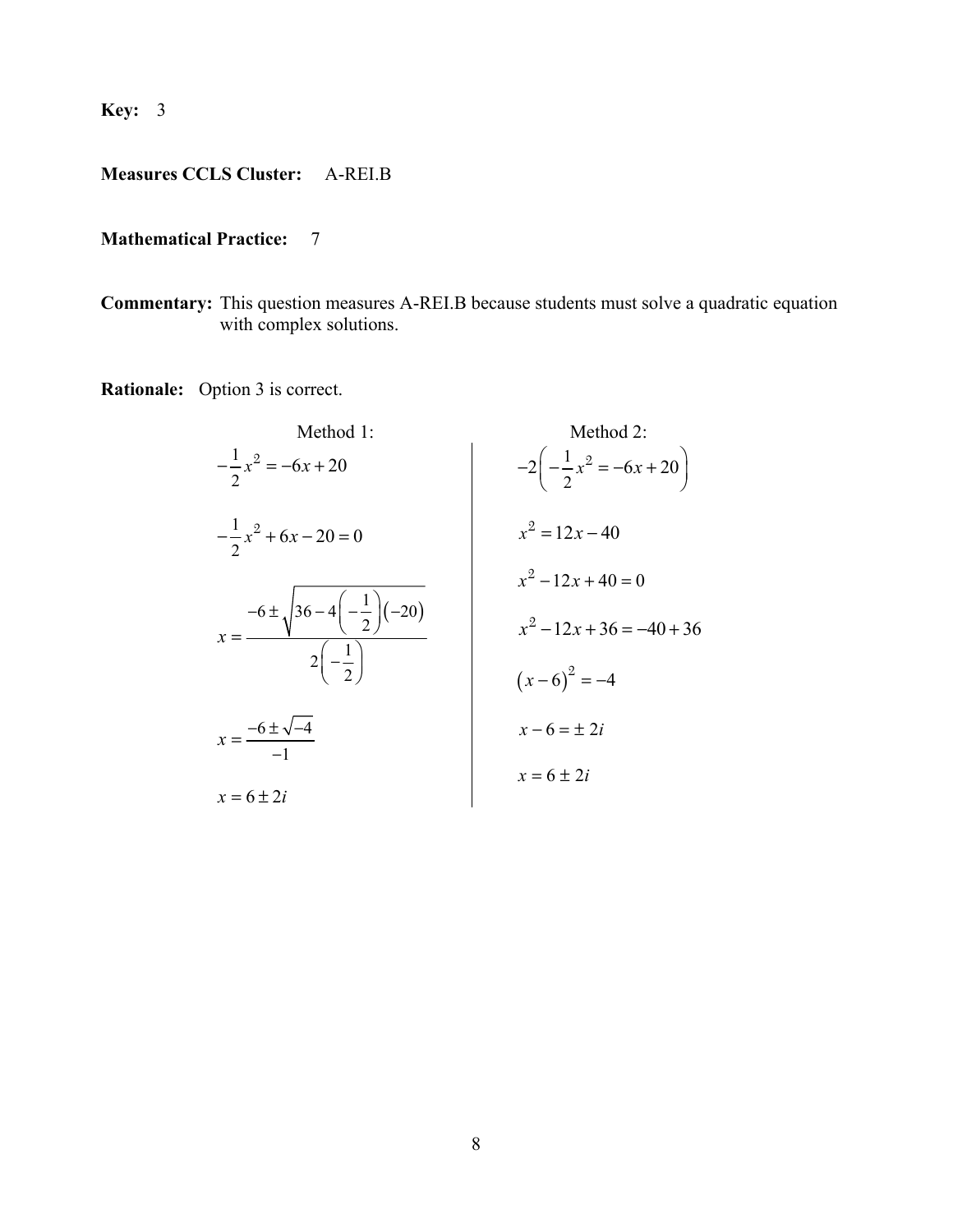- **5** What is the completely factored form of  $k^4 4k^2 + 8k^3 32k + 12k^2 48$ ?
	- (1)  $(k-2)(k-2)(k+3)(k+4)$
	- (2)  $(k-2)(k-2)(k+6)(k+2)$
	- (3)  $(k+2)(k-2)(k+3)(k+4)$
	- (4)  $(k+2)(k-2)(k+6)(k+2)$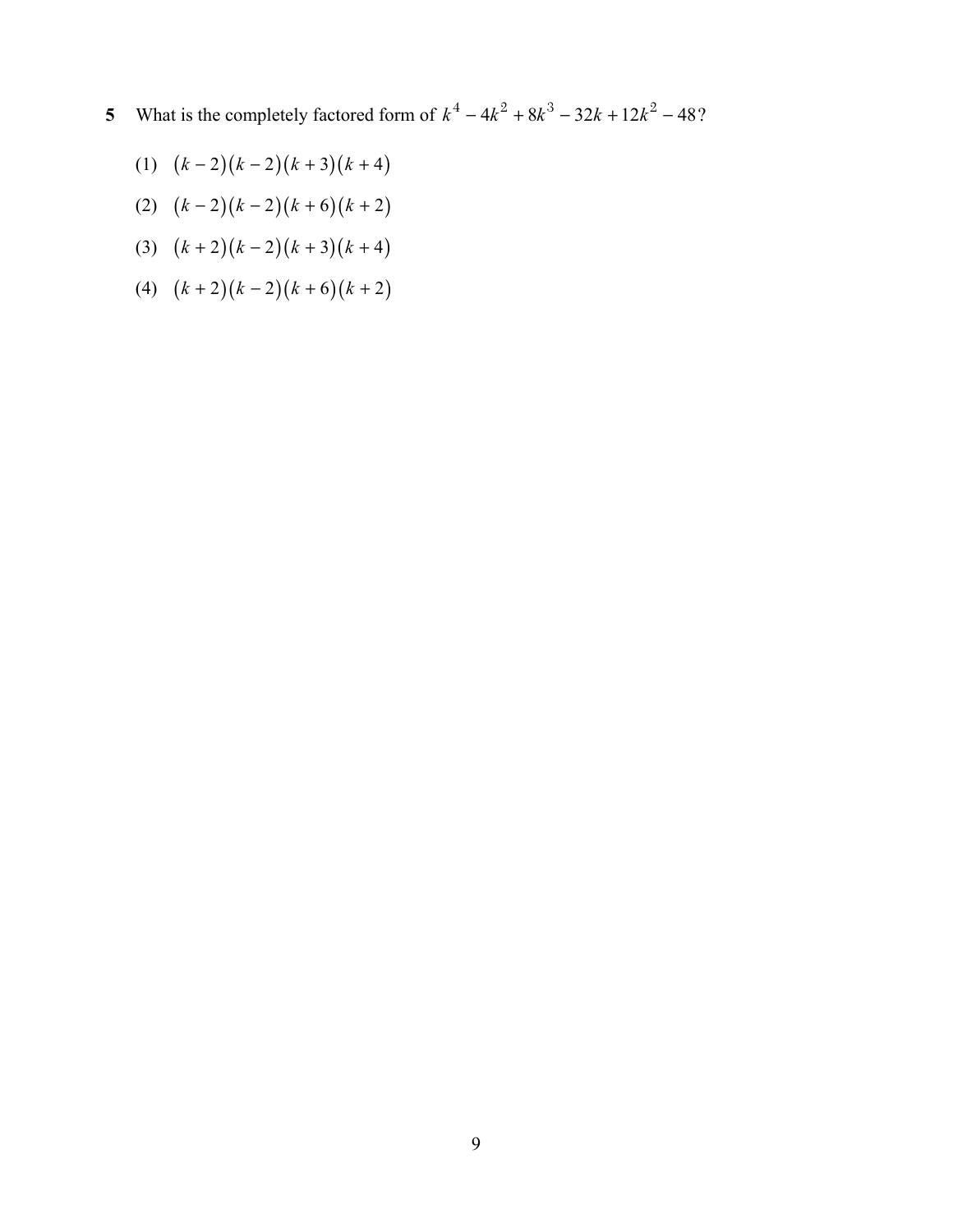# **Measures CCLS Cluster:** A-SSE.A

## **Mathematical Practice:** 5, 7

**Commentary:** This question measures A-SSE.A because students use the structure of an expression to identify ways to rewrite it.

**Rationale:** Option 4 is correct.

$$
k^{4} - 4k^{2} + 8k^{3} - 32k + 12k^{2} - 48
$$
  
\n
$$
(k^{4} - 4k^{2}) + (8k^{3} - 32k) + (12k^{2} - 48)
$$
  
\n
$$
k^{2}(k^{2} - 4) + 8k(k^{2} - 4) + 12(k^{2} - 4)
$$
  
\n
$$
(k^{2} - 4)(k^{2} + 8k + 12)
$$
  
\n
$$
(k+2)(k-2)(k+6)(k+2)
$$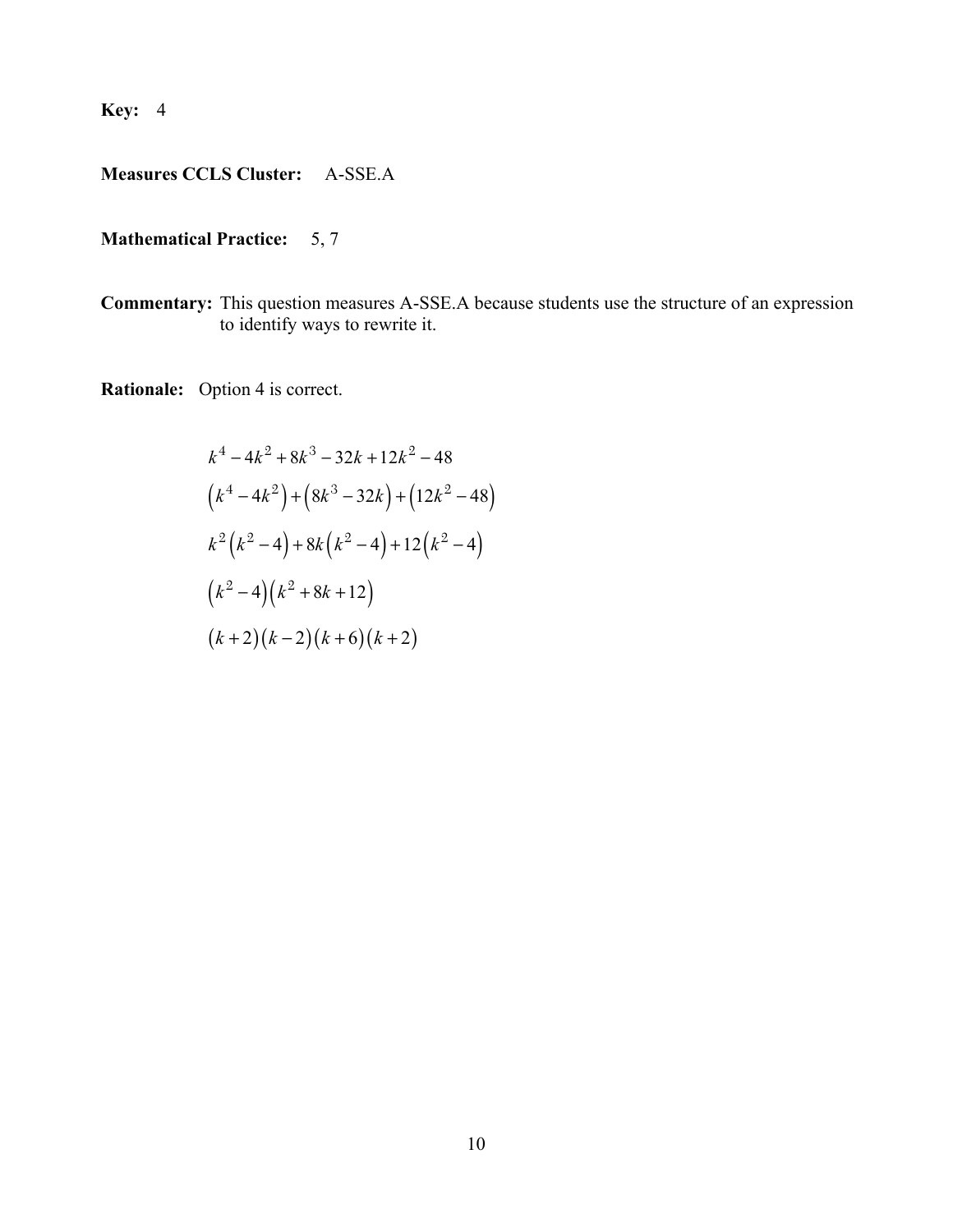**6** Which statement is *incorrect* for the graph of the function  $y = -3 \cos \left[ \frac{\pi}{3} (x - 4) \right] + 7$ ?

- (1) The period is 6.
- (2) The amplitude is 3.
- (3) The range is [4,10].
- (4) The midline is  $y = -4$ .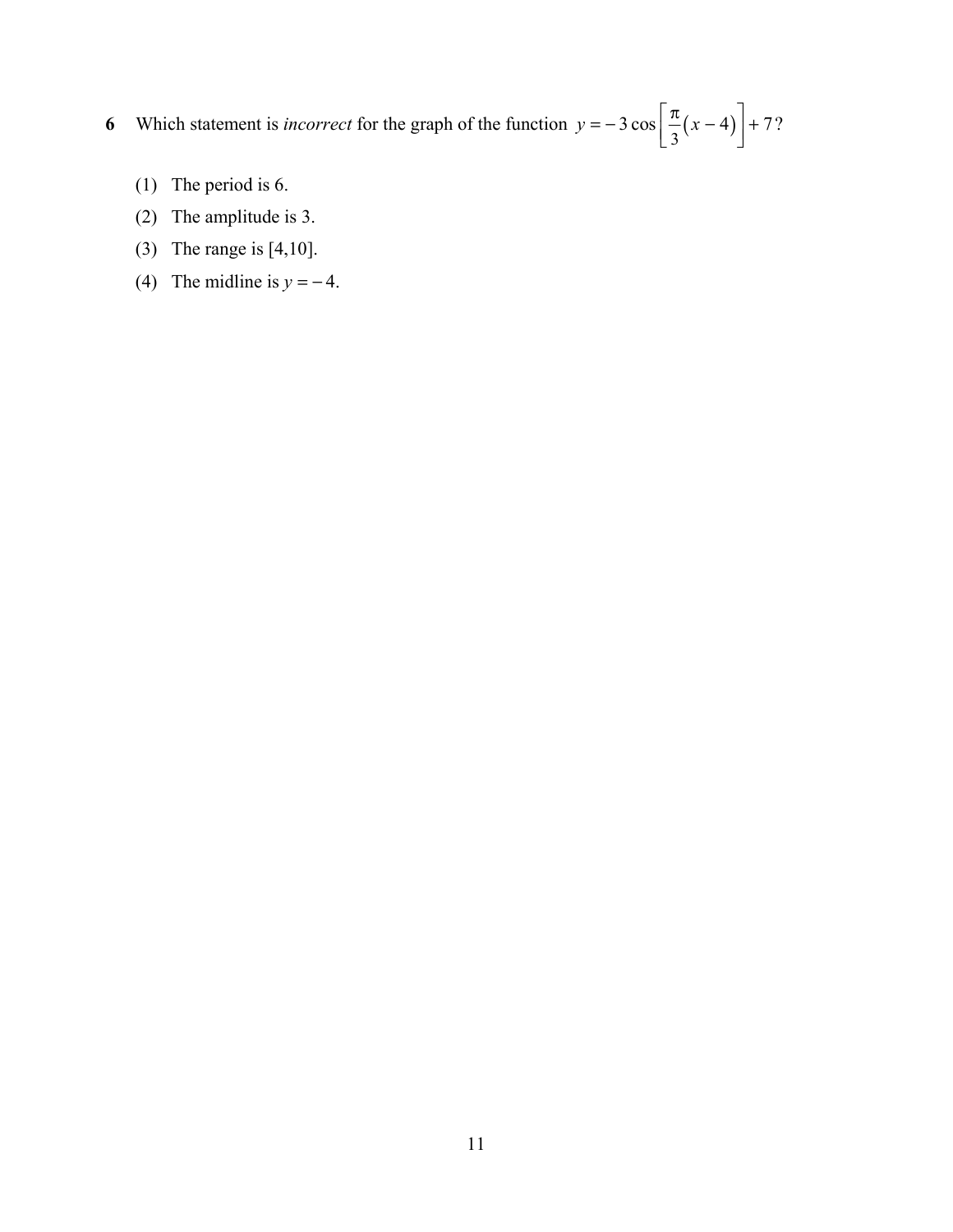# **Measures CCLS Cluster:** F.IF.C

## **Mathematical Practice:** 5, 7

**Commentary:** This question measures F-IF.C because students must determine key features of the graph of a given trigonometric function.

**Rationale:** Option 4 states an incorrect midline.

The midline is  $y = 7$  since 7 is the average of the endpoints of the range.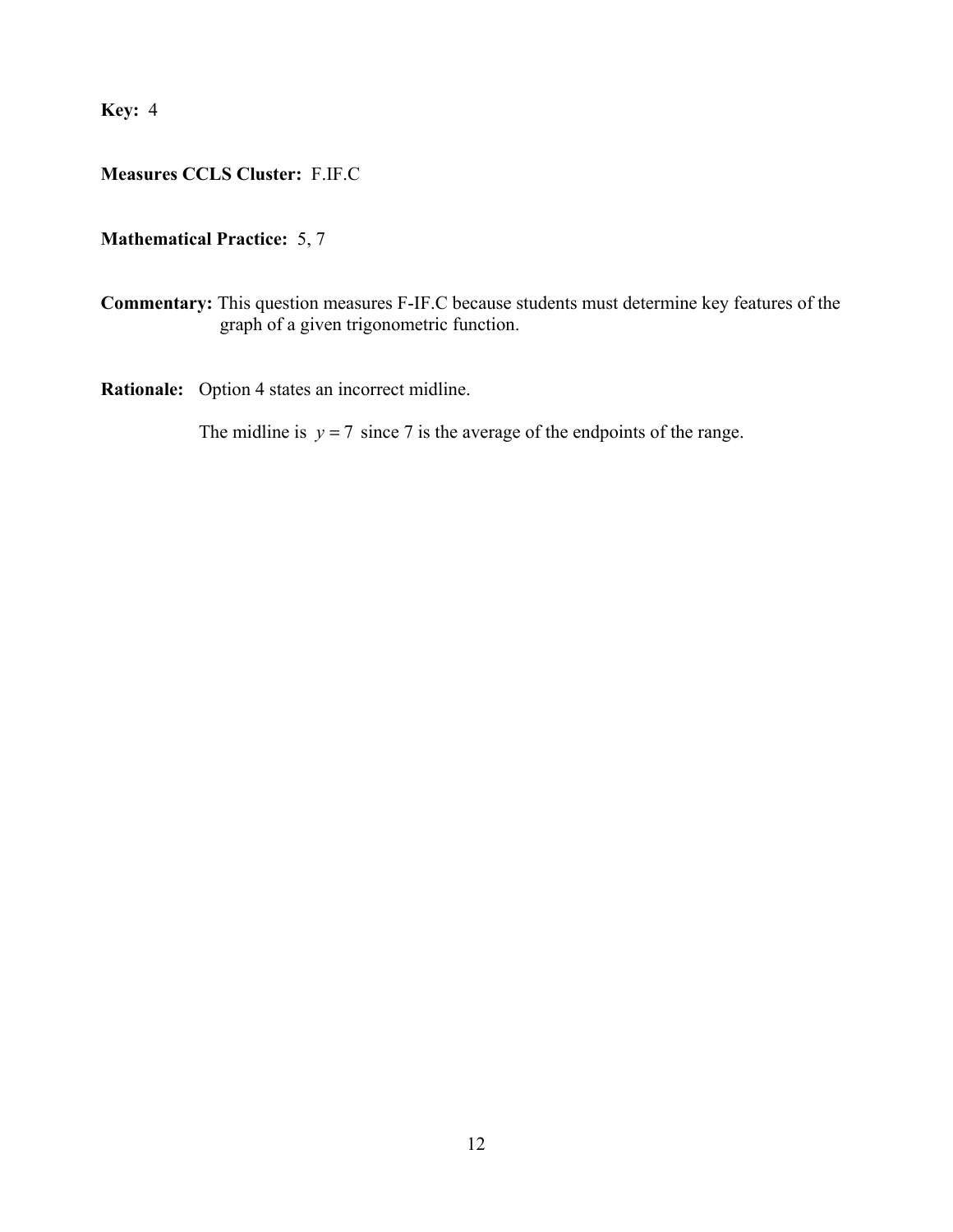**7** Algebraically determine the values of *x* that satisfy the system of equations below.

$$
y = -2x + 1
$$

$$
y = -2x2 + 3x + 1
$$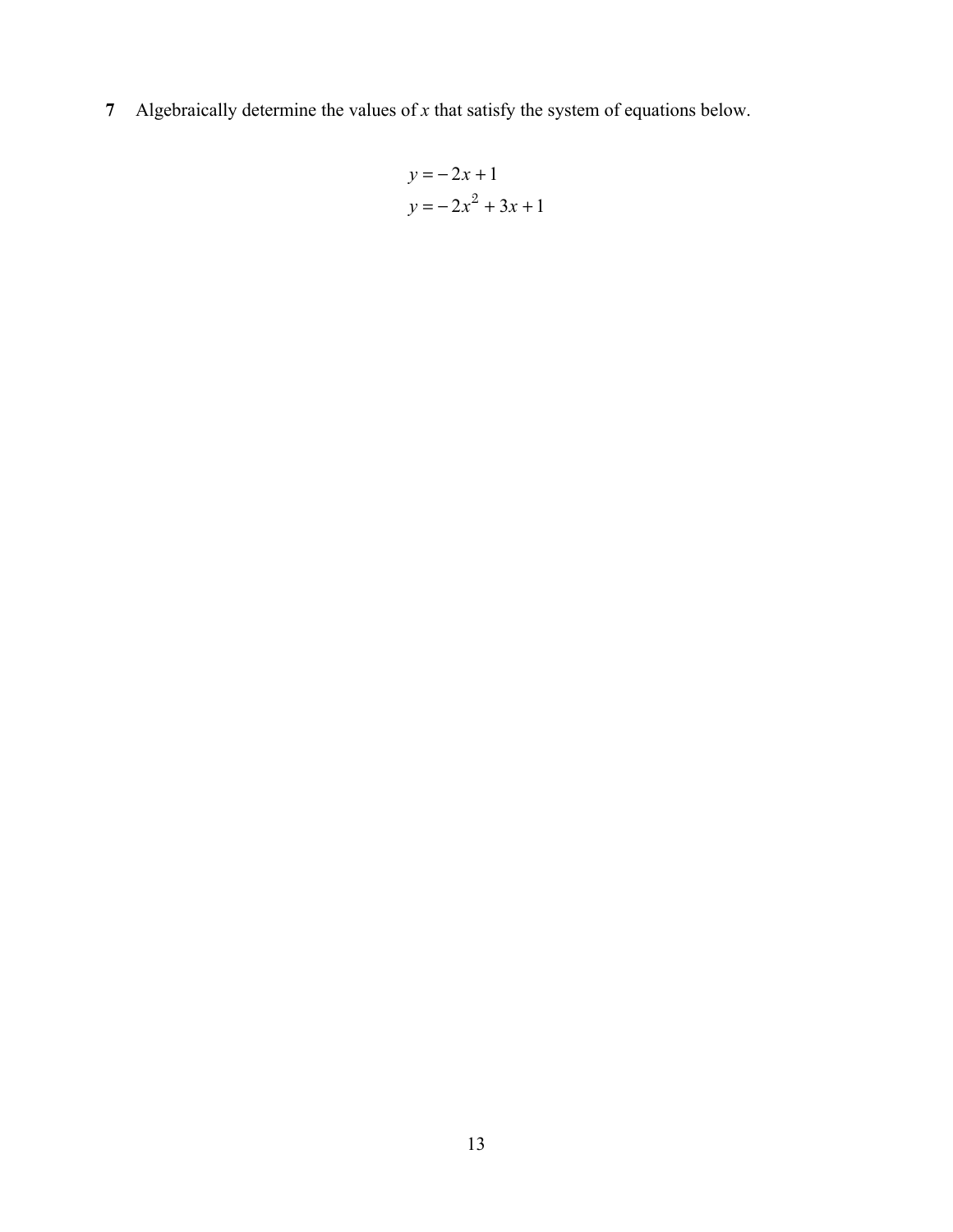**Key:** 0,  $\frac{5}{5}$ 2

#### **Measures CCLS Cluster:** A-REI.C

#### **Mathematical Practice:** 2, 7

**Commentary:** This question measures A-REI.C because students must be able to solve a linearquadratic system in two variables.

**Rational:** 
$$
-2x + 1 = -2x^2 + 3x + 1
$$
  
\n $2x^2 - 5x = 0$   
\n $x(2x - 5) = 0$   
\n $x = 0$   $\begin{cases} 2x - 5 = 0 \\ x = \frac{5}{2} \end{cases}$ 

#### **Rubric:**

- [2]  $0, \frac{5}{2}$  and correct algebraic work is shown.
- **[1]** Appropriate work is shown, but one computational or factoring error is made.
- **[1]** Appropriate work is shown, but one conceptual error is made.

[1] 
$$
0, \frac{5}{2}
$$
 but a method other than algebraic is used.

*or*

*or*

*or*

- [1]  $0, \frac{5}{2}$  but no work is shown.
- **[0]** A zero response is completely incorrect, irrelevant, or incoherent or is a correct response that was obtained by an obviously incorrect procedure.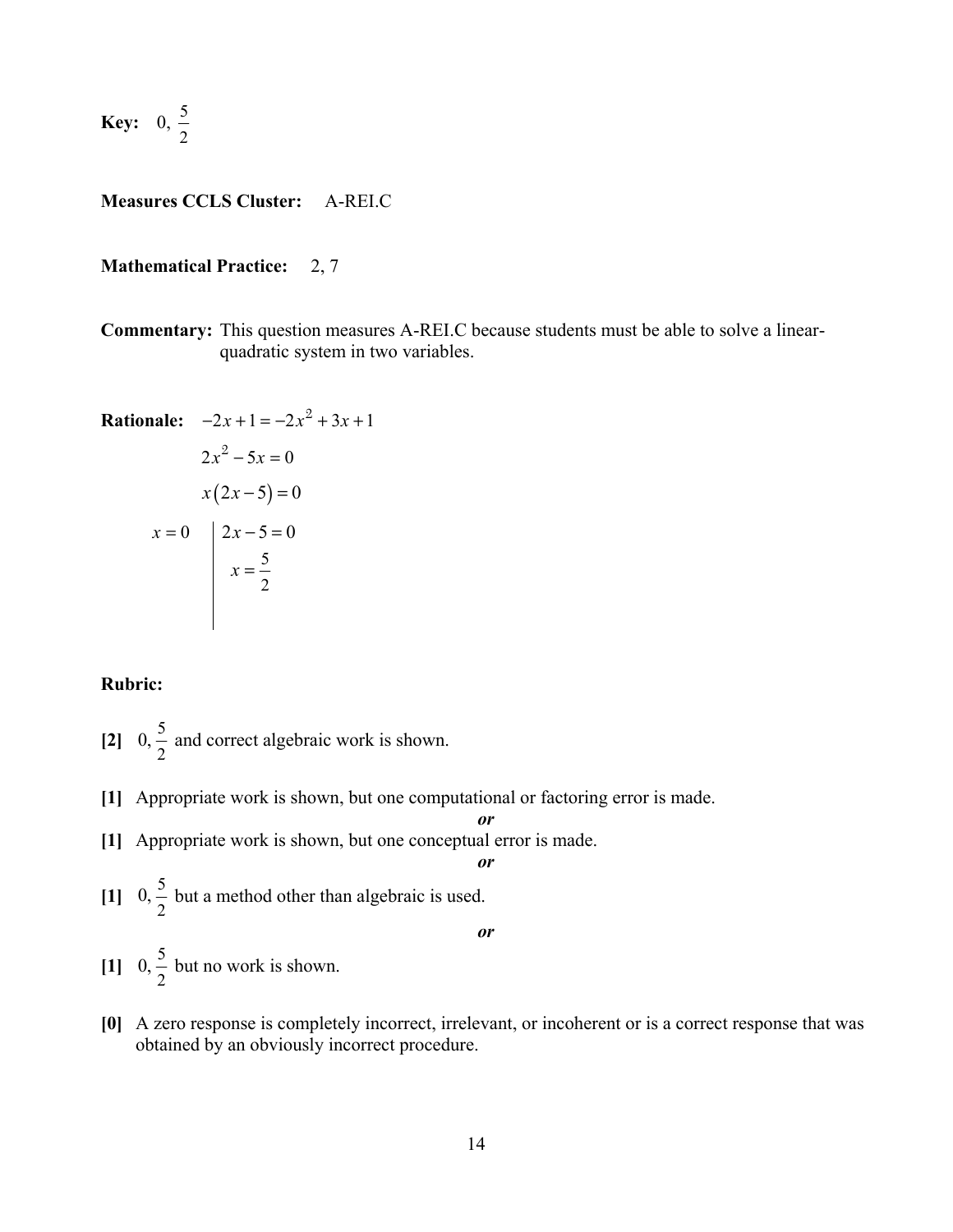**8** The results of a poll of 200 students are shown in the table below:

|               | <b>Preferred Music Style</b> |     |         |
|---------------|------------------------------|-----|---------|
|               | <b>Techno</b>                | Rap | Country |
| <b>Female</b> | 54                           | 25  | 27      |
| <b>Male</b>   | 36                           | 40  | 18      |

For this group of students, do these data suggest that gender and preferred music styles are independent of each other? Justify your answer.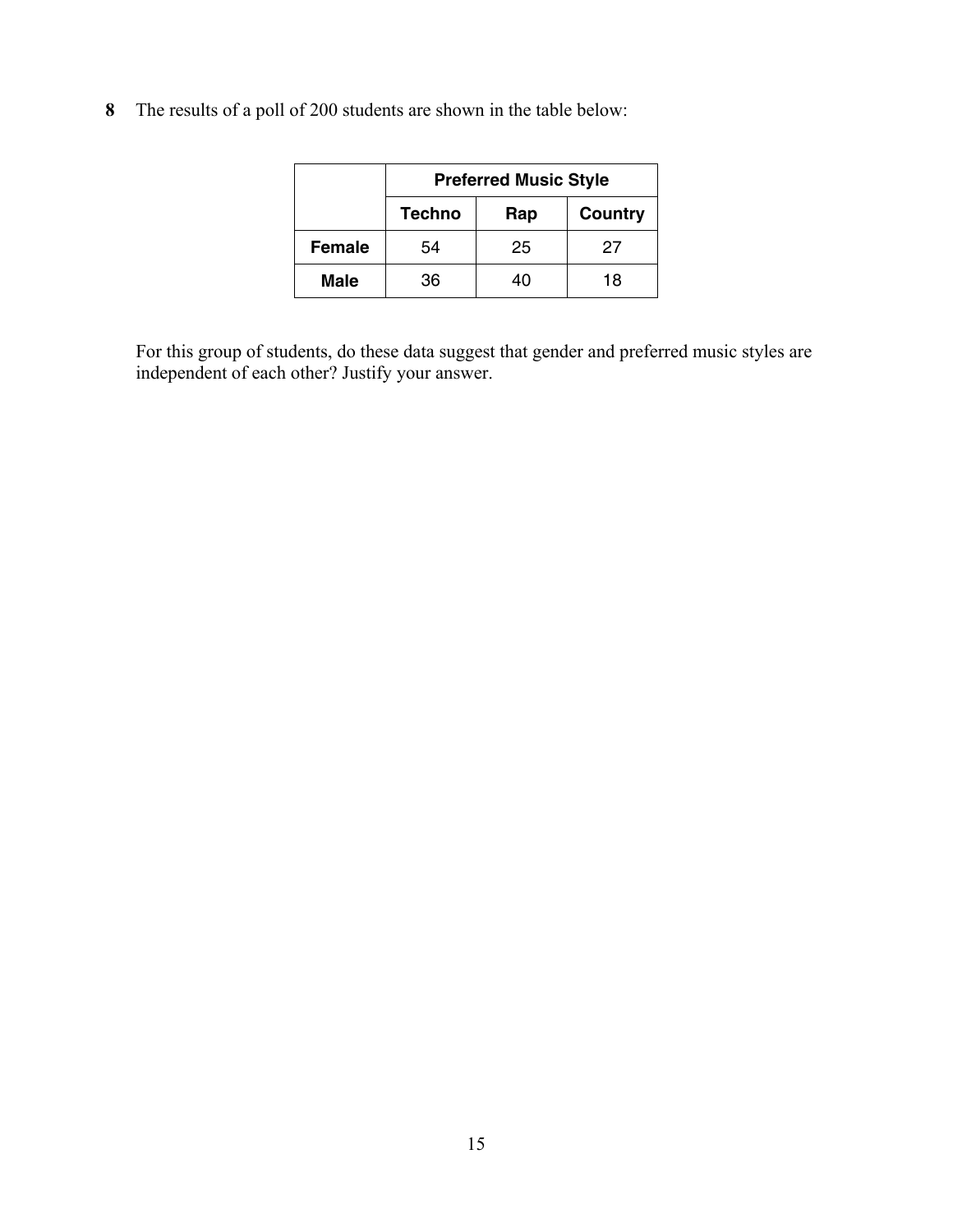**Key:** See rationale below

#### **Measures CCLS Cluster:** S-CP.A

#### **Mathematical Practice:** 1, 2, 3

- **Commentary:** This question measures S-CP.A because students must demonstrate an understanding of conditional probability and interpret independence of events.
- **Rationale:** Based on these data, the two events do not appear to be independent. The probability that a student is female given that she prefers techno music is  $\frac{54}{90} = 0.6$  while the probability that a student is female is  $\frac{106}{200} = 0.53$ . These probabilities are not the same. This suggests that the events are not independent.

Other music styles can be used such as

$$
P(\text{Female}|\text{Rap}) = \frac{25}{65} = 0.385; P(\text{Female}|\text{Country}) = \frac{27}{45} = 0.6
$$

#### **Rubric:**

- **[2]** The events are not independent and correct work is shown.
- **[1]** Appropriate work is shown, but one computational error is made.

*or*

- **[1]** Appropriate work is shown, but one conceptual error is made.
- **[0]** Not independent, but no work is shown.

#### *or*

**[0]** A zero response is completely incorrect, irrelevant, or incoherent or is a correct response that was obtained by an obviously incorrect procedure.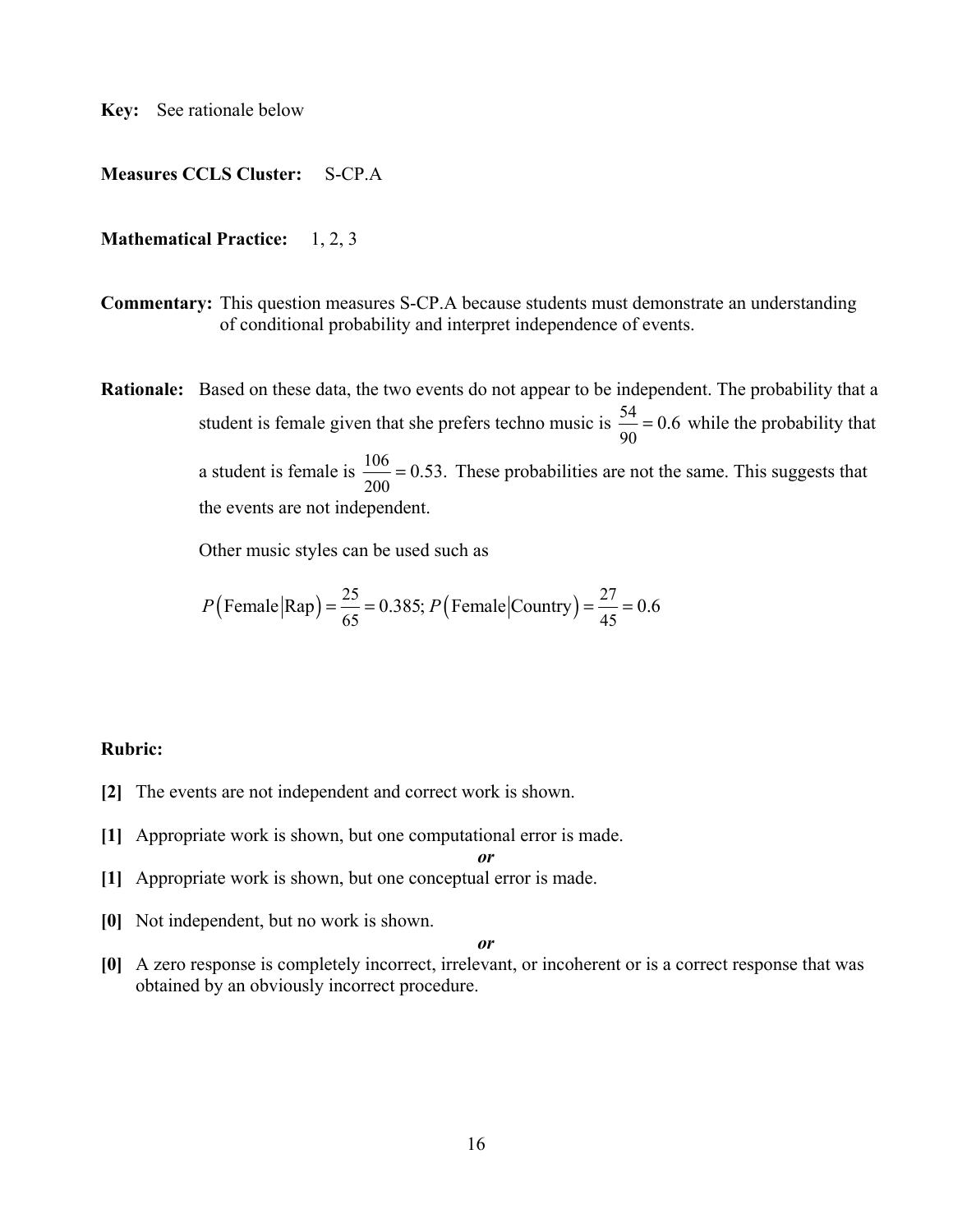**9** For the function  $f(x) = (x - 3)^3 + 1$ , find  $f^{-1}(x)$ .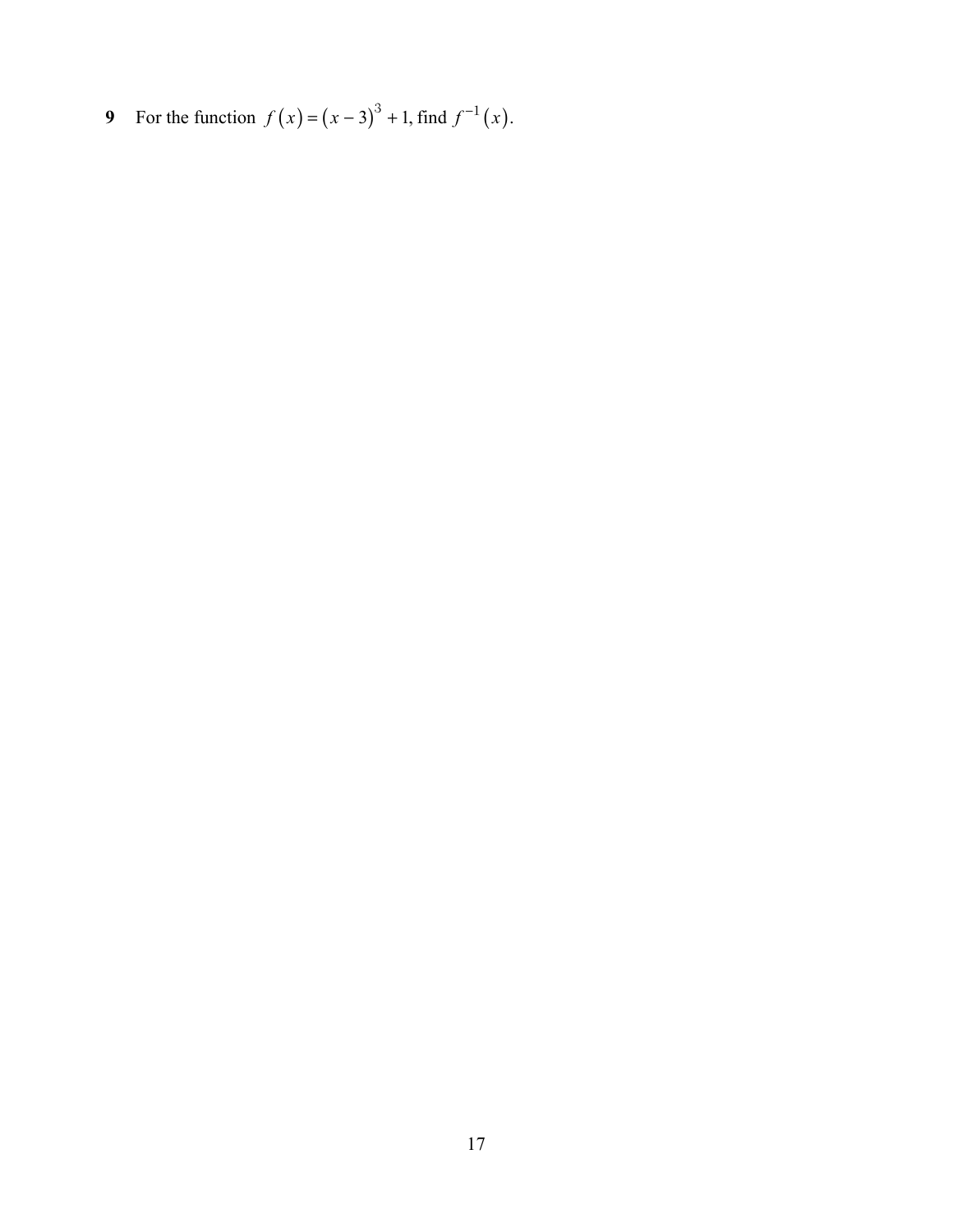**Key:** 
$$
(x-1)^{\frac{1}{3}}+3
$$

#### **Measures CCLS Cluster:** F-BF.B

#### **Mathematical Practice:** 7

**Commentary:** This question measures F-BF.B because students must write the inverse of a given function.

**Rationale:** 
$$
x = (y-3)^3 + 1
$$
  
\n $x-1 = (y-3)^3$   
\n $(x-1)^{\frac{1}{3}} = [(y-3)^3]^{\frac{1}{3}}$   
\n $(x-1)^{\frac{1}{3}} = y-3$   
\n $(x-1)^{\frac{1}{3}} + 3 = y$   
\n $f^{-1}(x) = (x-1)^{\frac{1}{3}} + 3$ 

#### **Rubric:**

- $\left[ 2 \right]$   $(x-1)^{\frac{1}{3}} + 3$ 1  $\sqrt{3} + 3$  or an equivalent expression and correct work is shown.
- **[1]** Appropriate work is shown, but one computational error is made.
- **[1]** Appropriate work is shown, but one conceptual error is made. *or*
- [1]  $x = (y-3)^3 + 1$  is written, but no further correct work is shown.

*or*

*or*

- $[1]$   $(x-1)^3 + 3$ , 1  $\overline{3} + 3$ , but no work is shown.
- **[0]** A zero response is completely incorrect, irrelevant, or incoherent or is a correct response that was obtained by an obviously incorrect procedure.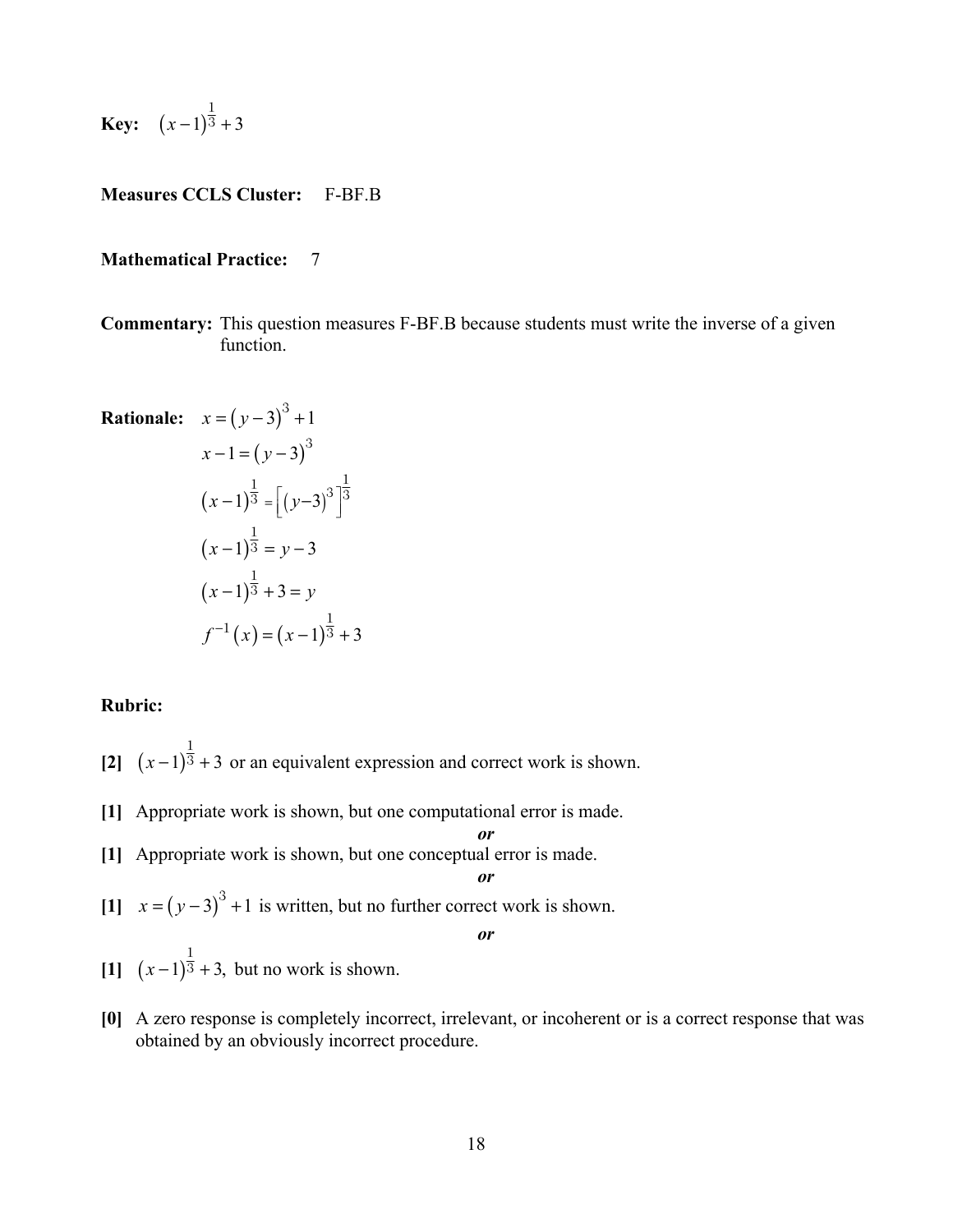## **10** Given:  $h(x) = \frac{2}{9}x^3 + \frac{8}{9}x^2 - \frac{16}{12}$ 9 9 13  $h(x) = \frac{2}{3}x^3 + \frac{8}{3}x^2 - \frac{16}{12}x + 2$  $k(x) = -|0.7x| + 5$

State the solutions to the equation  $h(x) = k(x)$ , rounded to the *nearest hundredth*.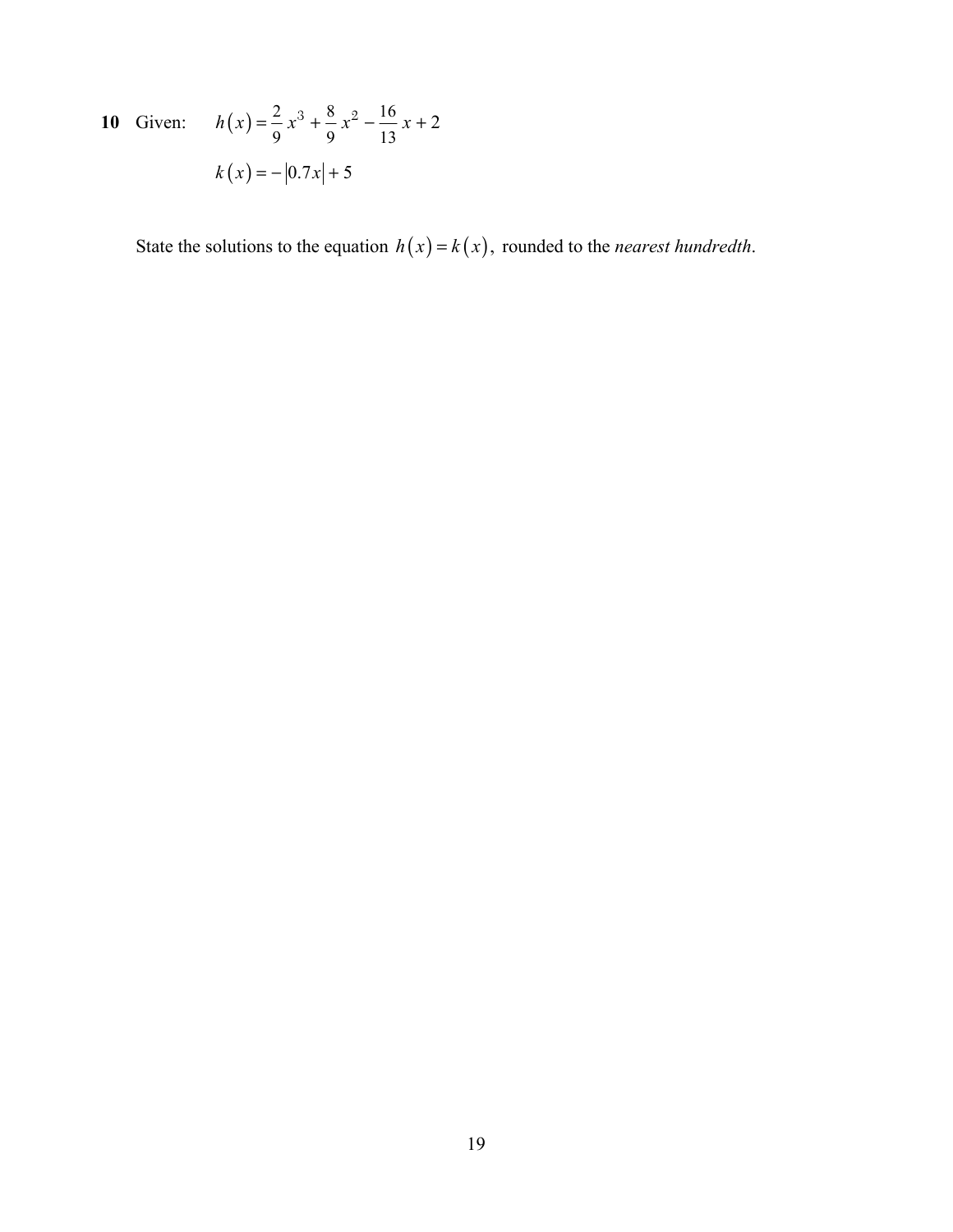**Key:** –5.17, –1.13, and 1.75.

## **Measures CCLS Cluster:** A-REI.D

### **Mathematical Practice:** 5, 6

- **Commentary:** This question measures A-REI.D because students are required to find the approximate solutions to  $h(x) = k(x)$ .
- **Rationale:** Using technology and  $y_1 = h(x)$  and  $y_2 = k(x)$ , the intersect function is used to determine all values of *x* for which  $y_1 = y_2$ .

On their calculator screens, students should see an image similar to the one below.

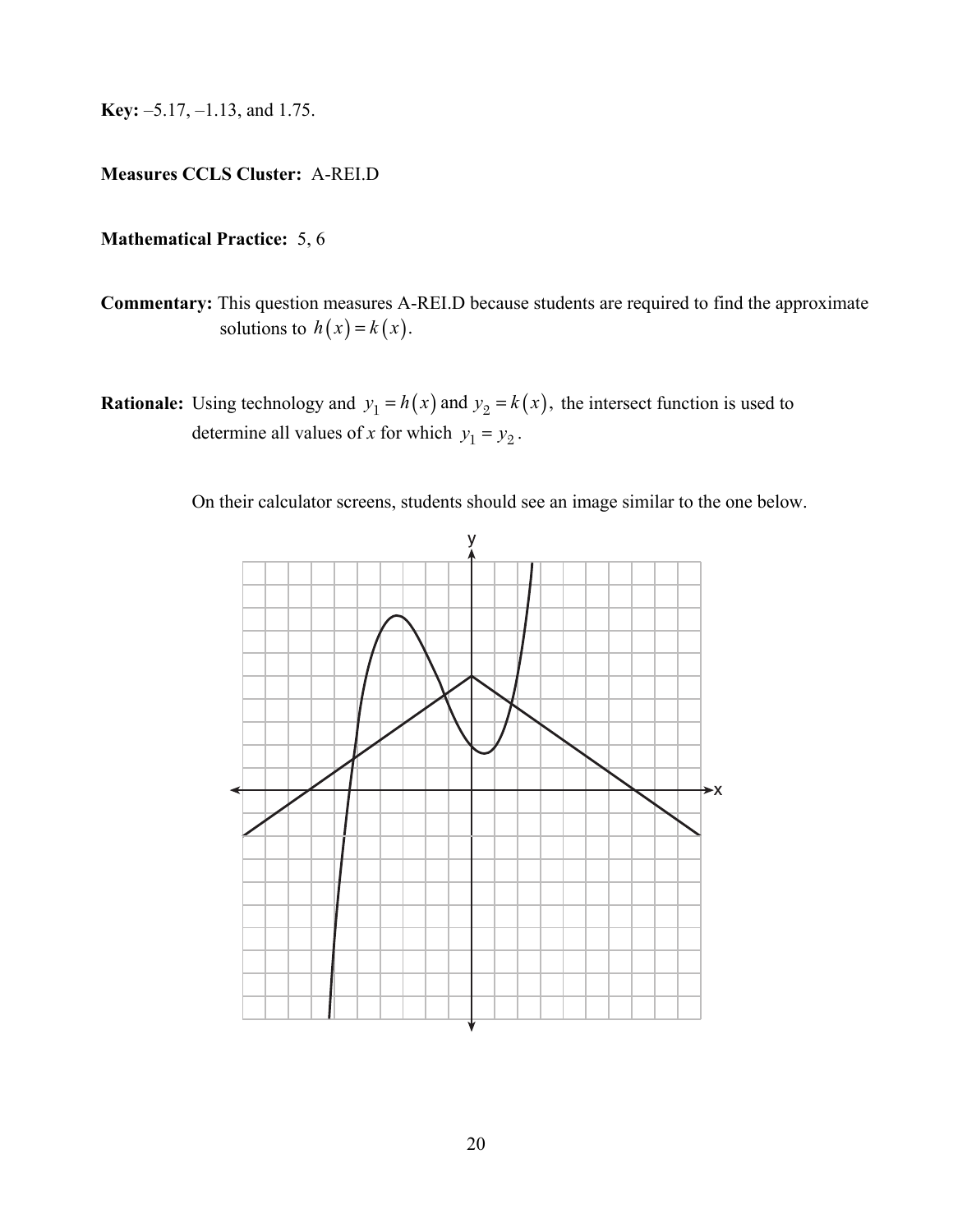## **Rubric:**

|  | $[2]$ -5.17, -1.13, and 1.75. |
|--|-------------------------------|
|  |                               |

**[1]** One computational or rounding error is made.

*or* **[1]** One conceptual error is made. *or* **[1]** Only two correct values are found.

- **[1]** (−5.17, 1.38), (**−**1.13, 4.21), and (1.75, 3.77) are written.
- **[0]** A zero response is completely incorrect, irrelevant, or incoherent or is a correct response that was obtained by an obviously incorrect procedure.

*or*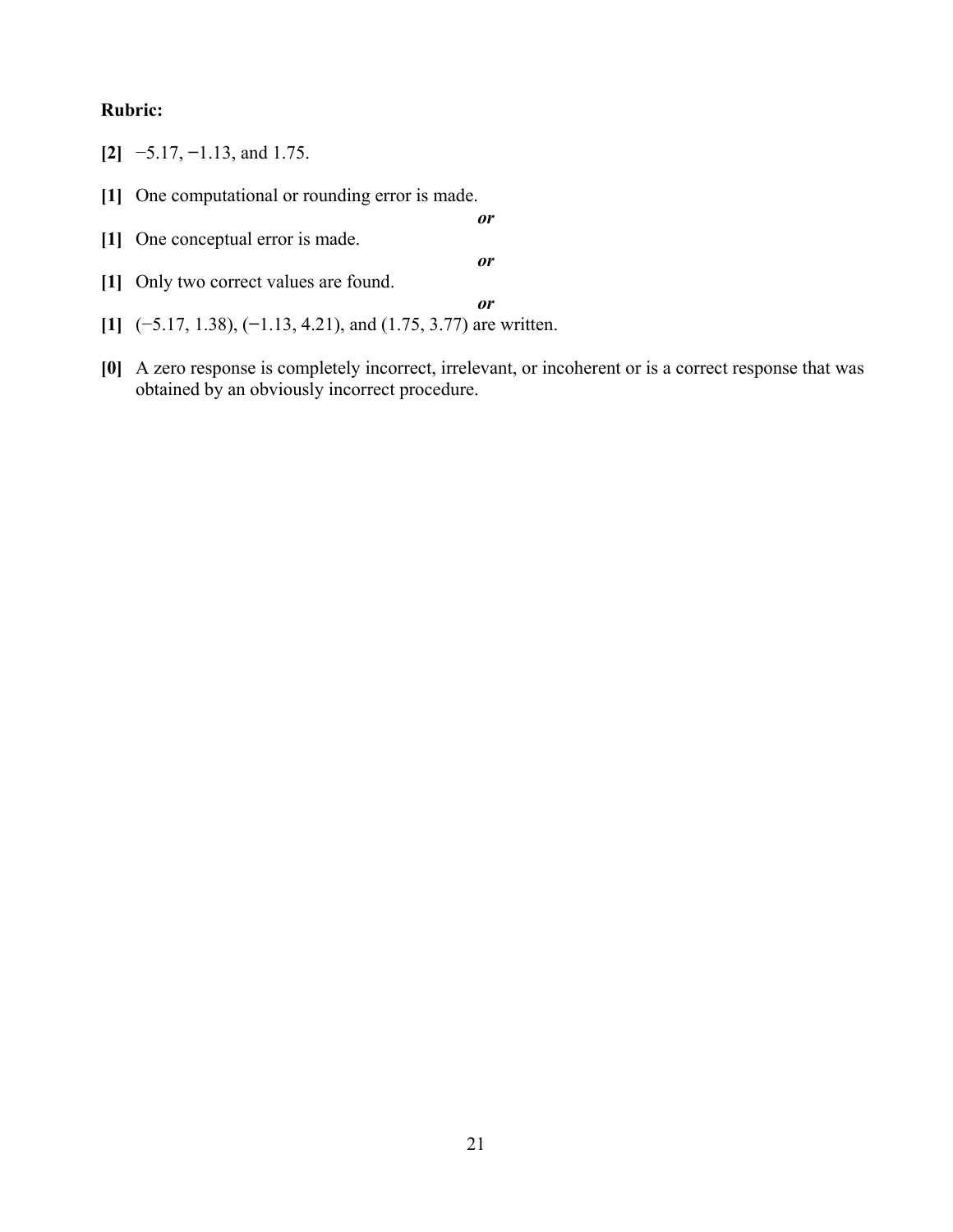Algebraically prove that the difference of the squares of any two consecutive integers is an odd integer.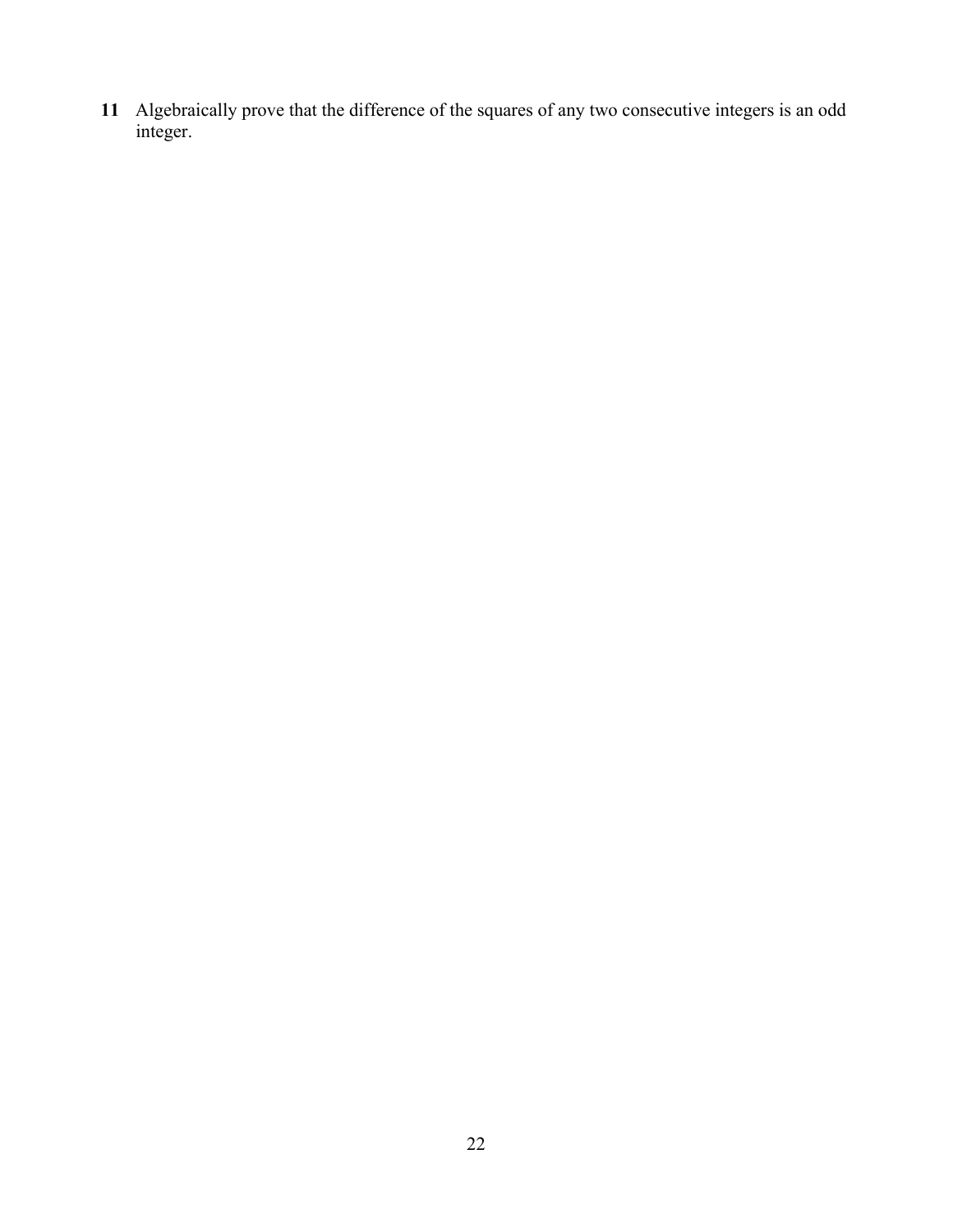**Key:** See rationale below.

#### **Measures CCLS Cluster:** A-APR.C

#### **Mathematical Practice:** 1, 8

**Commentary:** This question measures A-APR.C because students must prove a polynomial identity.

**Rationale:** Let  $x =$  the first integer  $x + 1$  = the next integer

The difference of their squares is

$$
(x+1)^2 - x^2 = x^2 + 2x + 1 - x^2 = 2x + 1
$$

2*x* is an even integer, therefore  $2x + 1$  is an odd integer.

$$
x^{2} - (x+1)^{2} = x^{2} - (x^{2} + 2x + 1) = -2x - 1
$$

 $-2x$  is an even integer, therefore  $-2x - 1$  is an odd integer.

#### **Rubric:**

- **[2]** A correct algebraic proof is written.
- **[1]** Appropriate work is shown, but one computational error is made.
- **[1]** Appropriate work is shown, but one conceptual error is made.

[1] Approximate work is shown to find 
$$
2x + 1
$$
 or  $-2x - 1$ , but no concluding statement is written.

$$
\boldsymbol{\mathit{or}}
$$

*or*

*or*

- **[1]** An incomplete algebraic proof is written.
- **[0]** A zero response is completely incorrect, irrelevant, or incoherent or is a correct response that was obtained by an obviously incorrect procedure.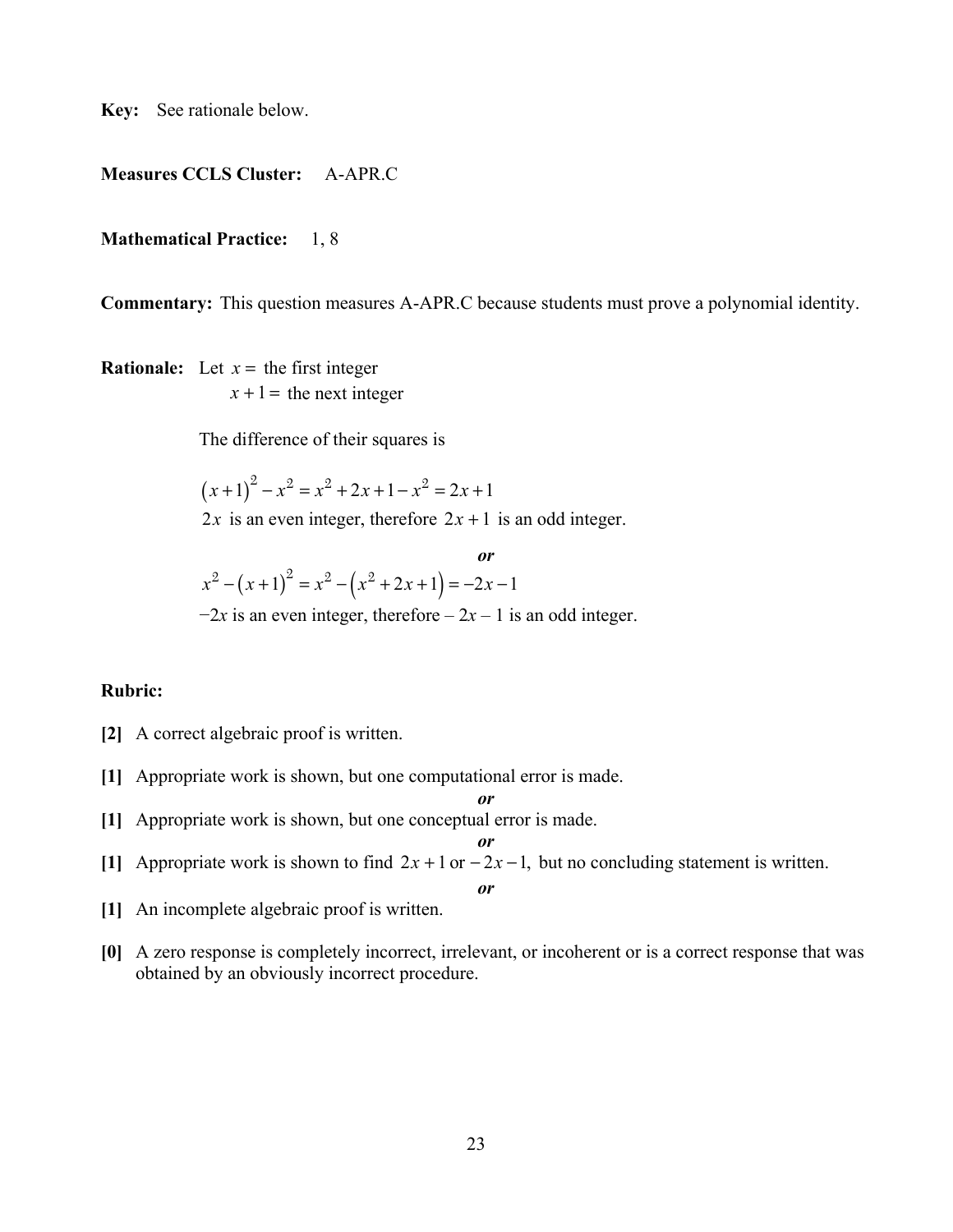**12** Rewrite the expression  $(4x^2 + 5x)^2 - 5(4x^2 + 5x) - 6$  as a product of four linear factors.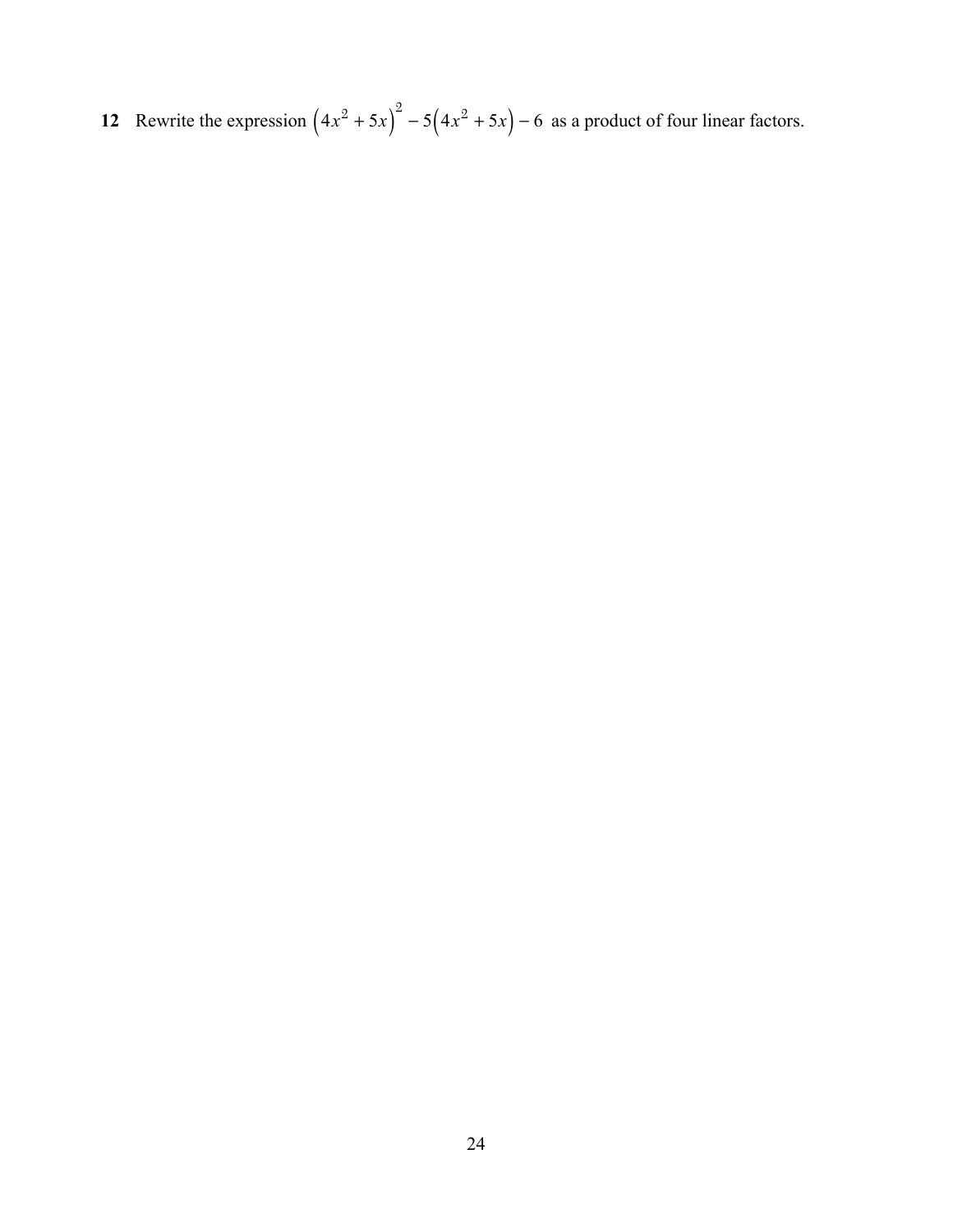**Key:** See rationale below.

#### **Measures CCLS Cluster:** A-SSE.A

**Mathematical Practice:** 1, 2, 7

**Commentary:** This question measures A-SSE.A because students produce an equivalent form of an expression.

**Rationale:** The problem is of the form  $y^2 - 5y - 6$ , which factors to  $(y - 6)(y + 1)$ . Therefore:

$$
(4x2 + 5x)2 - 5(4x2 + 5x) - 6
$$
  

$$
(4x2 + 5x - 6)(4x2 + 5x + 1)
$$
  

$$
(4x - 3)(x + 2)(4x + 1)(x + 1)
$$

**Rubric:**

- $[2]$   $(4x-3)(x+2)(4x+1)(x+1)$  and correct work is shown.
- **[1]** Appropriate work is shown, but one computational or factoring error is made.

**[1]** Appropriate work is shown, but one conceptual error is made.

$$
\boldsymbol{\theta}^r
$$

*or*

[1]  $(4x^2 + 5x - 6)(4x^2 + 5x + 1)$  is written, but no further correct work is shown.

*or*

- $[1]$   $(4x-3)(x+2)(4x+1)(x+1)$ , but no work is shown.
- **[0]** A zero response is completely incorrect, irrelevant, or incoherent or is a correct response that was obtained by an obviously incorrect procedure.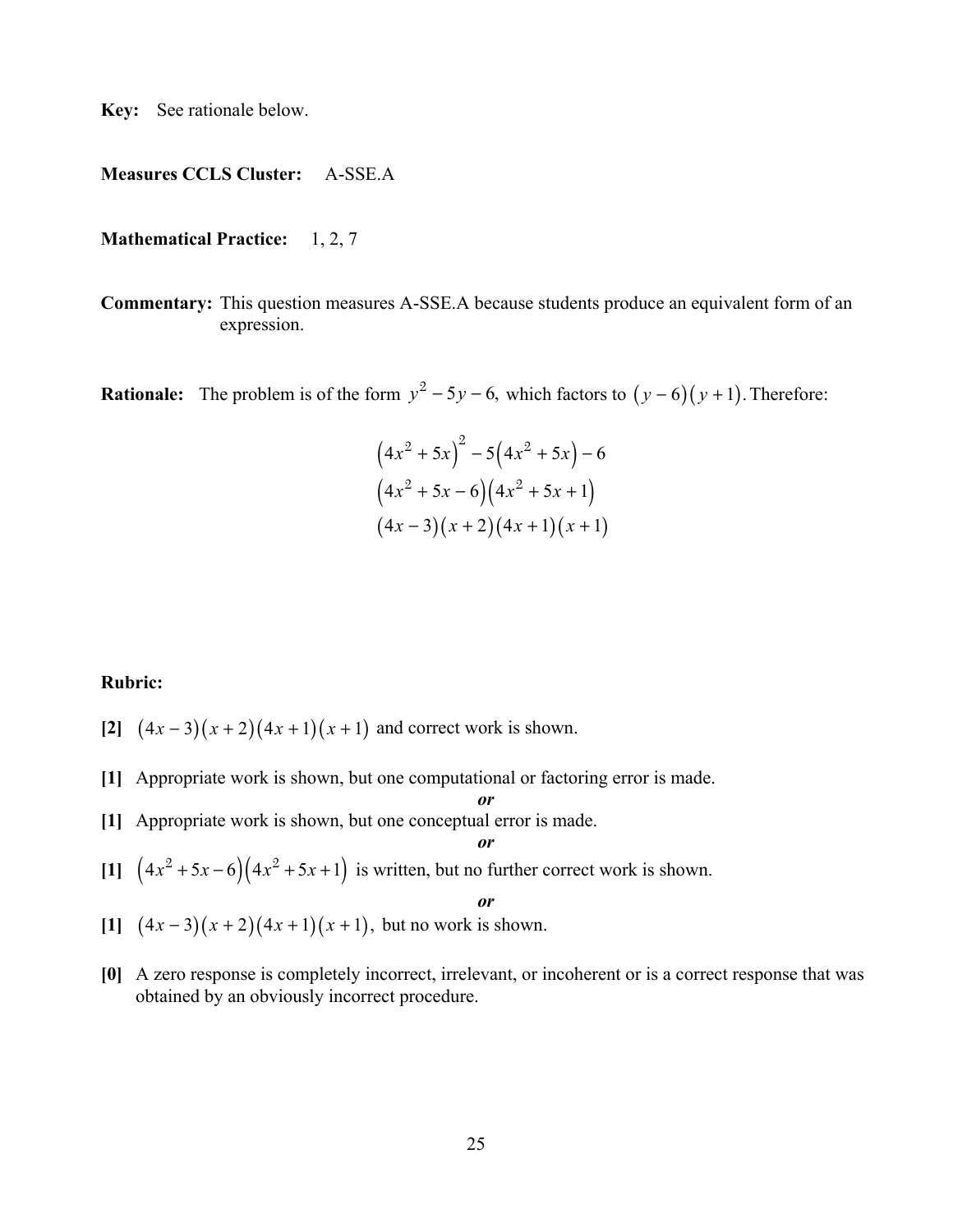**13** After sitting out of the refrigerator for a while, a turkey at room temperature (68°F) is placed into an oven at 8 a.m., when the oven temperature is 325°F. Newton's Law of Heating explains that the temperature of the turkey will increase proportionally to the difference between the temperature of the turkey and the temperature of the oven, as given by the formula below:

$$
T = T_a + (T_o - T_a)e^{-kt}
$$

- $T_a$  = the temperature surrounding the object
- $T<sub>o</sub>$  = the initial temperature of the object
- $t =$  the time in hours
- $T =$  the temperature of the object after *t* hours
- $k =$  decay constant

The turkey reaches the temperature of approximately 100° F after 2 hours. Find the value of *k*, to the *nearest thousandth*, and write an equation to determine the temperature of the turkey after *t* hours.

Determine the Fahrenheit temperature of the turkey, to the *nearest degree*, at 3 p.m.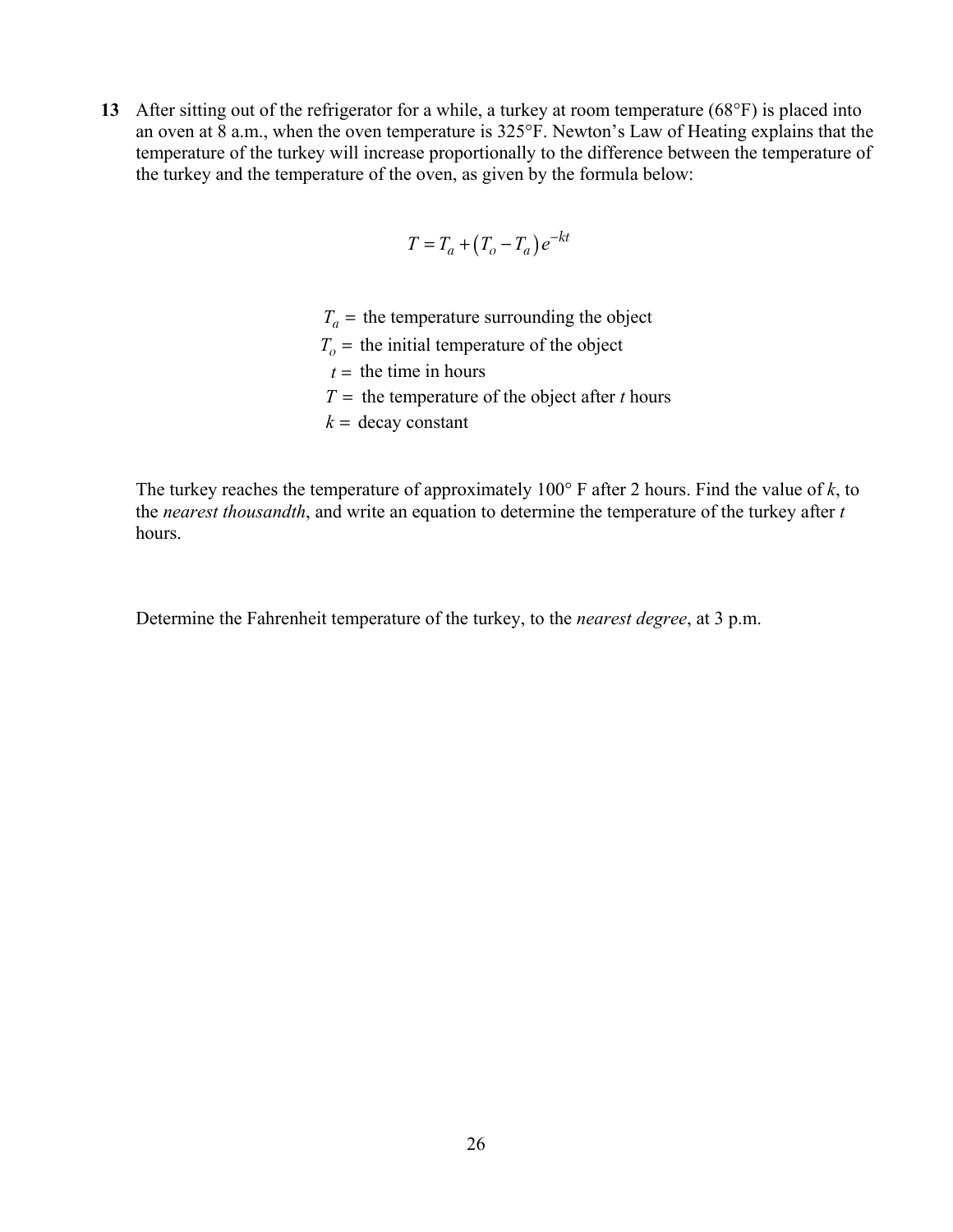**Key:**  $k = 0.066, T = 325 - 257e^{-0.066t}, 163$ 

## **Measures CCLS Cluster:** A-CED.A

## **Mathematical Practice:** 1, 4

**Commentary:** This question measures A-CED.A because students must create an exponential equation and use it to solve problems.

**Rationale:**  $100 = 325 + (68 - 325)e^{-2k}$ 

$$
-225 = -257e^{-2k}
$$

$$
k = \frac{\ln\left(\frac{-225}{-257}\right)}{-2}
$$

$$
k \approx 0.066
$$

$$
T = 325 - 257e^{-0.066t}
$$

At 3 pm, 
$$
t = 7
$$
.

 $T = 325 - 257e^{-0.066(7)}$  $T \approx 163$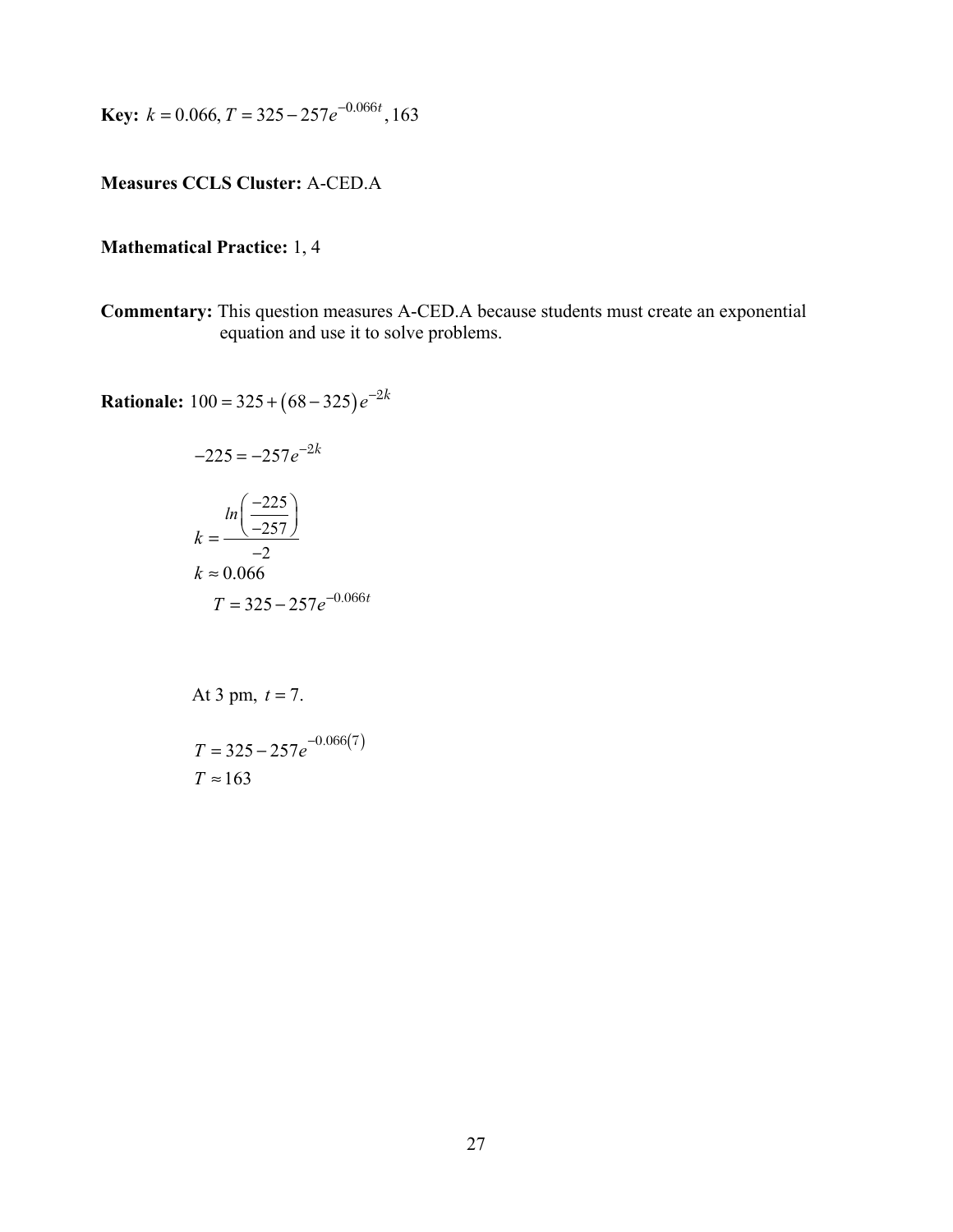#### **Rubric:**

- **[4]**  $k = 0.066$ ,  $T = 325 257e^{-0.066t}$ , 163, and correct work is shown.
- **[3]** Appropriate work is shown, but one computational or rounding error is made.
- *or* [3] Appropriate work is shown,  $T = 325 - 257e^{-0.066t}$  is written, but no further correct work is shown.

*or*

- **[3]** Appropriate work is shown, but the equation is written without *T* or *t*.
- **[2]** Appropriate work is shown, but two or more computational or rounding errors are made.
- **[2]** Appropriate work is shown, but one conceptual error is made.
- *or* **[2]** Appropriate work is shown to find *k* = 0.066, but no further correct work is shown.

*or*

*or*

- [2] The expression  $325 257e^{-0.066t}$  is written, but no further correct work is shown.
- **[1]** Appropriate work is shown, but one conceptual and one computational or rounding error is made. *or*
- **[1]** 0.066, but no work is shown.
- **[0]** A zero response is completely incorrect, irrelevant, or incoherent or is a correct response that was obtained by an obviously incorrect procedure.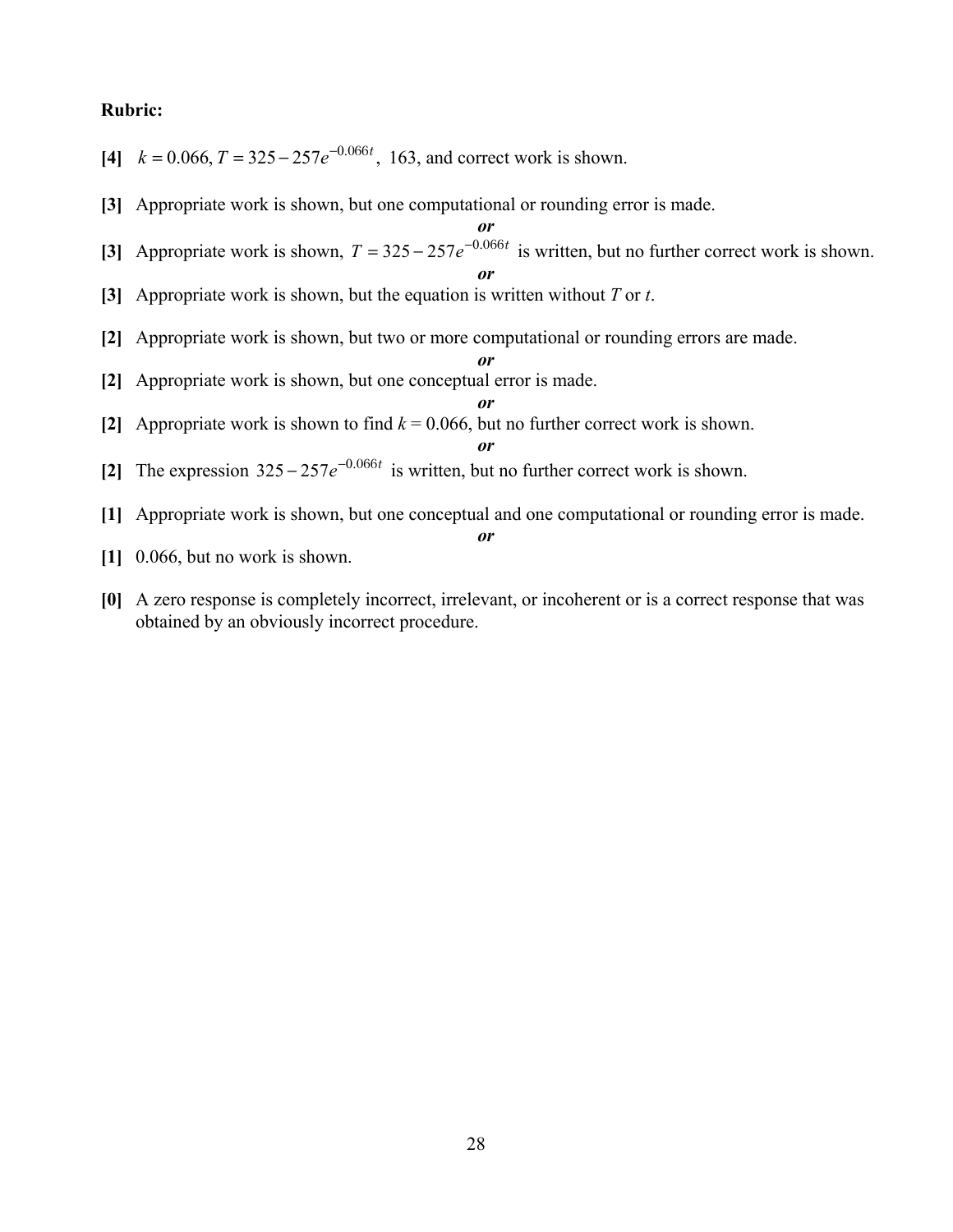**14** Seventy-two students are randomly divided into two equally-sized study groups. Each member of the first group (group 1) is to meet with a tutor after school twice each week for one hour. The second group (group 2), is given an online subscription to a tutorial account that they can access for a maximum of two hours each week. Students in both groups are given the same tests during the year.

|    | Group 1 | Group 2 |
|----|---------|---------|
|    | 80.16   | 83.8    |
| S. | 6.9     | 5.2     |

A summary of the two groups' final grades is shown below:

Calculate the mean difference in the final grades (group  $1 -$  group 2) and explain its meaning in the context of the problem.

A simulation was conducted in which the students' final grades were rerandomized 500 times. The results are shown below.



Use the simulation to determine if there is a significant difference in the final grades. Explain your answer.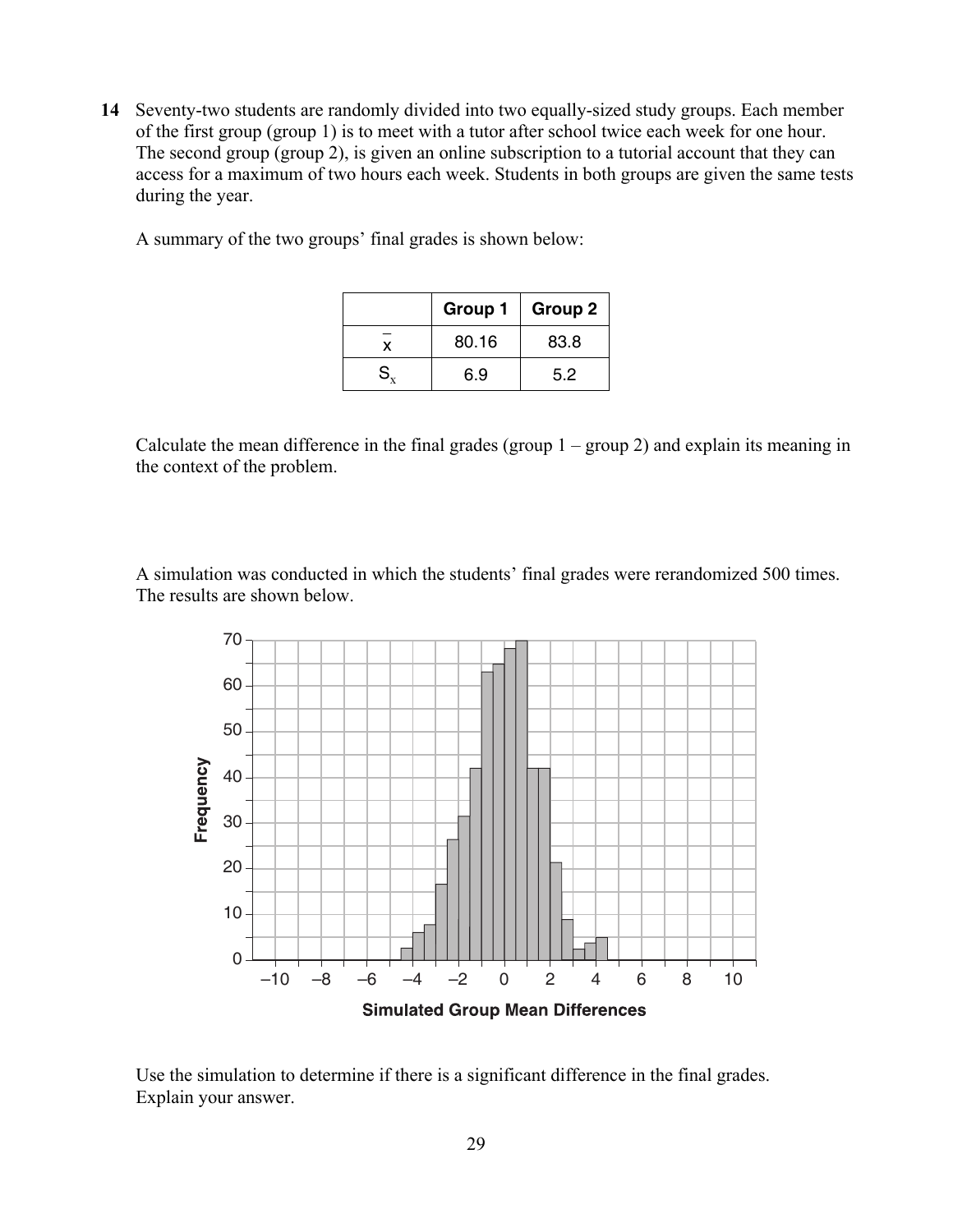**Key:** See rationale below.

### **Measures CCLS Cluster:** S-IC.B

#### **Mathematical Practice:** 1, 3, 6

- **Commentary:** This question measures S-IC.B because students use a simulation to determine if a difference in sample means in an experiment is significant.
- **Rationale:** The mean difference between the students' final grades in group 1 and group 2 is –3.64. This value indicates that students who met with a tutor had a mean final grade of 3.64 points less than students who used an on-line subscription.

One can infer whether this difference is due to the differences in intervention or due to which students were assigned to each group by using a simulation to rerandomize the students' final grades many  $(500)$  times. If the observed difference  $-3.64$  is the result of the assignment of students to groups alone, then a difference of –3.64 or less should be observed fairly regularly in the simulation output. However, a difference of –3 or less occurs in only about 2% of the rerandomizations. Therefore, it is quite unlikely that the assignment to groups alone accounts for the difference; rather, it is likely that the difference between the interventions themselves accounts for the difference between the two groups' mean final grades.

The rerandomization process always involves the following steps:

- 1. Shuffle all observations.
- 2. Divide the observations into 2 equal groups.
- 3. Find the mean difference between the groups.
- 4. Repeat steps 1 through 3 many times.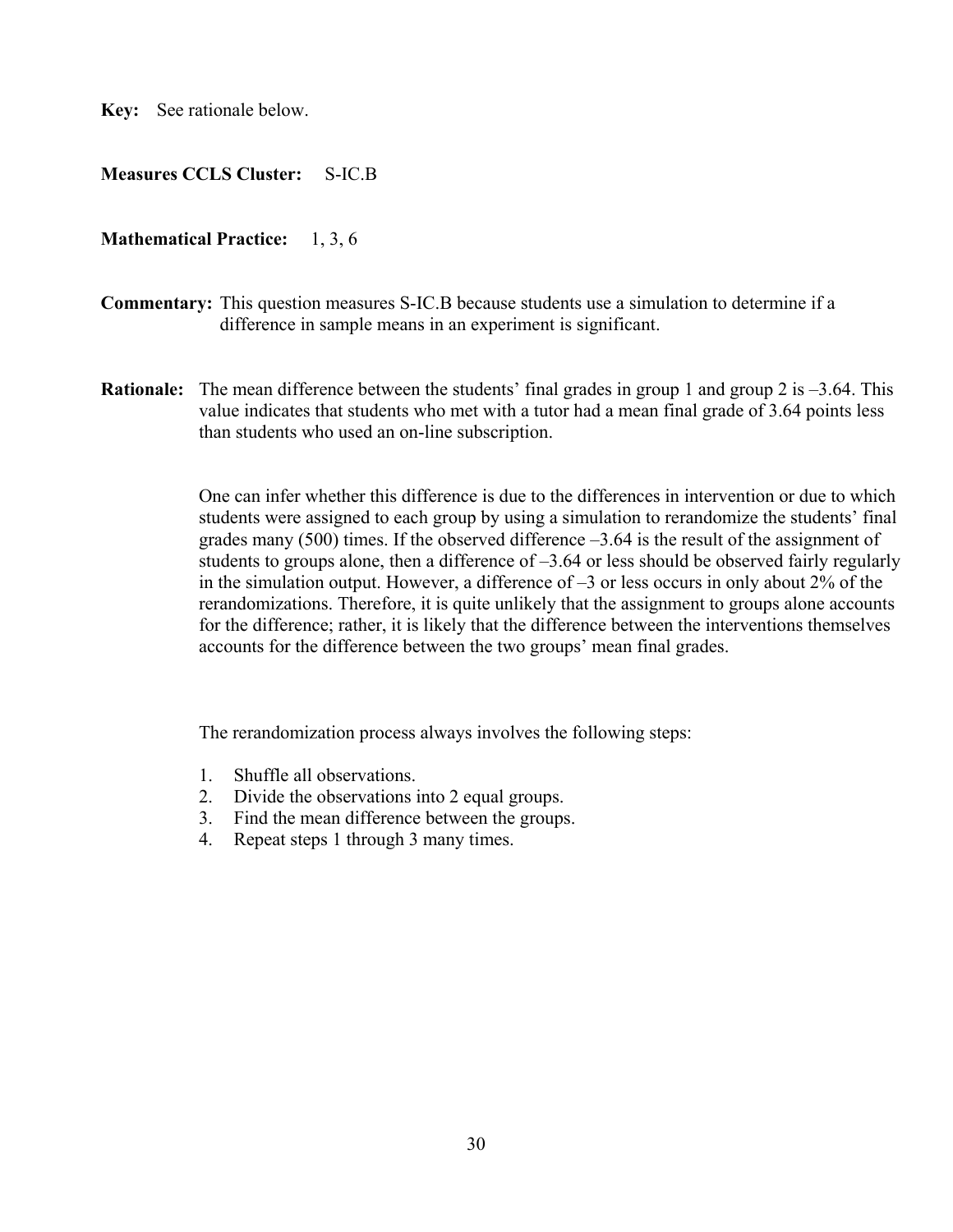### **Rubric:**

- **[4]** −3.64 and a correct explanation, and yes and a correct explanation is given.
- **[3]** Appropriate work is shown, but one computational error is made.

*or*

- **[3]** Appropriate work is shown, but the mean difference is calculated incorrectly.
- **[2]** Appropriate work is shown, but one conceptual error is made.
- **[2]** Appropriate work is shown, but two or more computational errors are made.

*or*

*or*

- **[2] −**3.64 and a correct explanation, but no further correct work is shown.
- **[1] −**3.64, but no work is shown.
- **[0]** Yes, but no explanation is given.

*or*

**[0]** A zero response is completely incorrect, irrelevant, or incoherent or is a correct response that was obtained by an obviously incorrect procedure.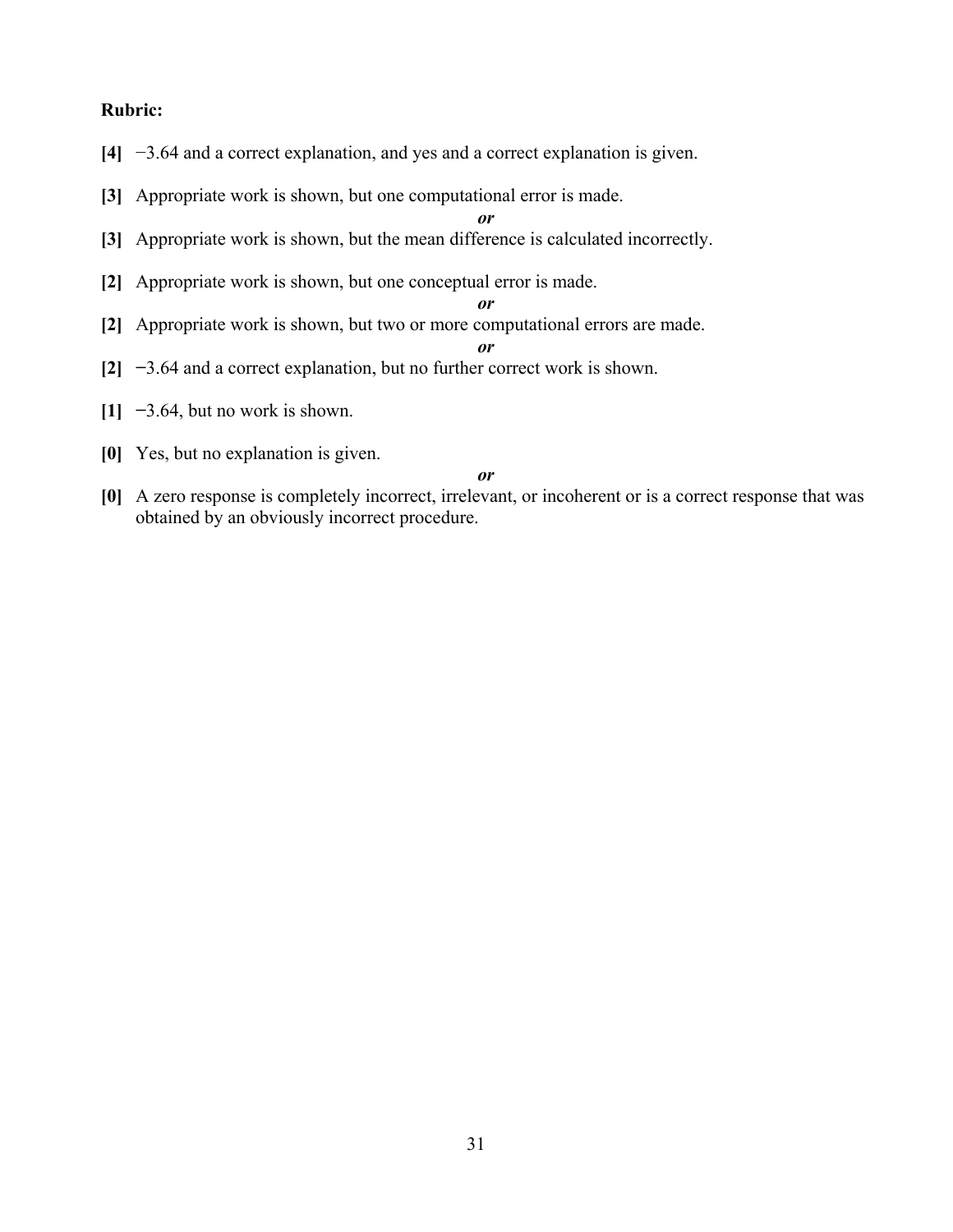**15** Given  $z(x) = 6x^3 + bx^2 - 52x + 15$ ,  $z(2) = 35$ , and  $z(-5) = 0$ , algebraically determine all the zeros of  $z(x)$ .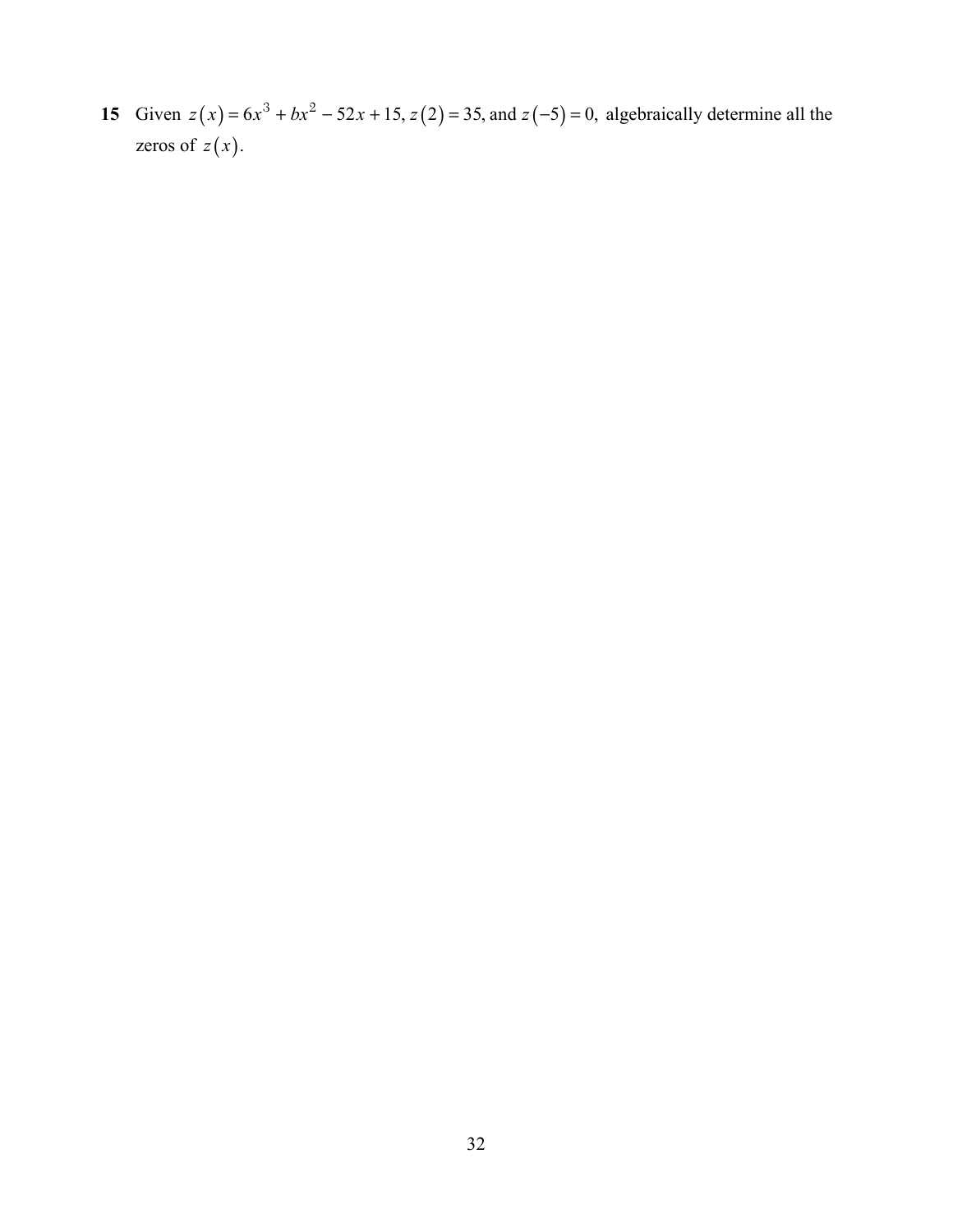**Key:** 
$$
\frac{3}{2}, \frac{1}{3}
$$
 and -5

### **Measures CCLS Cluster:** A-APR.B

#### **Mathematical Practice:** 1, 7

**Commentary:** This question measures A-APR.B because students must apply the Remainder Theorem and then identify the zeros of a polynomial when a suitable factorization is available.

### **Rationale:** Find *b*:

$$
35 = 6(2)^{3} + b(2)^{2} - 52(2) + 15
$$
  
\n
$$
35 = 48 + 4b - 104 + 15
$$
  
\n
$$
35 = -41 + 46
$$
  
\n
$$
76 = 4b
$$
  
\n
$$
19 = b
$$
  
\n
$$
19 = b
$$
  
\n
$$
0 = 6(-5)^{3} + b(-5)^{2} - 5
$$
  
\n
$$
0 = -475 + 25b
$$
  
\n
$$
475 = 25b
$$
  
\n
$$
19 = b
$$

$$
z(x) = 6x^3 + 19x^2 - 52x + 15
$$
  
  $z(-5) = 0$ , by the Remainder Theorem;

$$
\begin{array}{c|ccccc}\n-5 & 6 & 19 & -52 & 15 \\
 & & -30 & 55 & -15 \\
\hline\n6 & 11 & 3 & 0 \\
 & & 6x^2 - 11x + 3 = 0\n\end{array}
$$

$$
6x2 - 9x - 2x + 3 = 0
$$
  
3x(2x-3)-1(2x-3) = 0  
(2x-3)(3x-1) = 0 z(-5) = 0

$$
2x-3=0
$$
  

$$
x = \frac{3}{2}
$$
  

$$
3x-1=0
$$
  

$$
x = \frac{1}{3}
$$
  

$$
x = -5
$$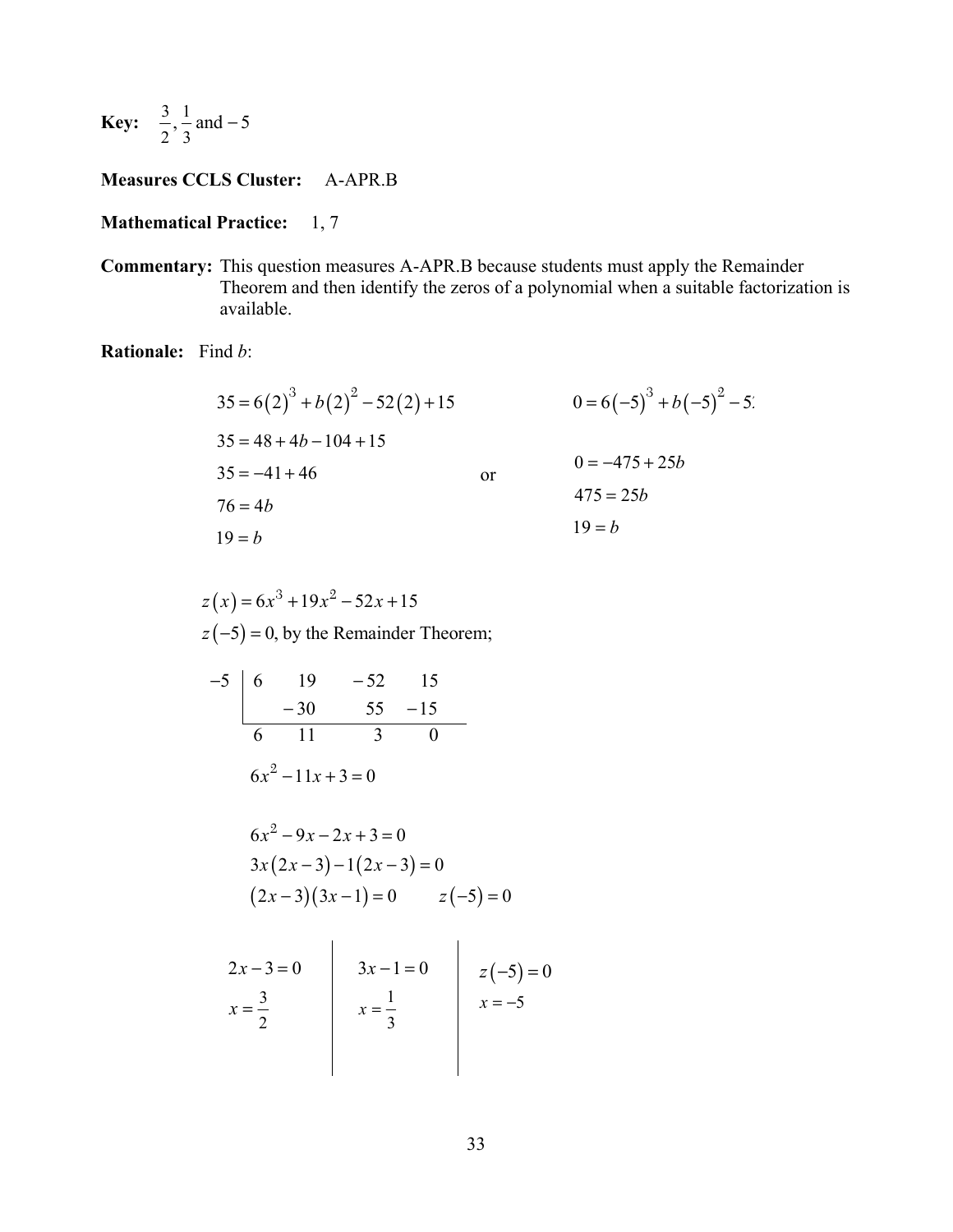#### **Rubric:**

- $[4] \frac{3}{2}, \frac{1}{3}$ , and -5,  $2^{\prime}$  3  $,\frac{1}{2}$ , and  $-5$ , and correct algebraic work is shown.
- [3] Appropriate work is shown to find  $\frac{3}{2}$  and  $\frac{1}{3}$ , only.

*or*

- **[3]** Appropriate work is shown, but one computational error is made.
- **[2]** Appropriate work is shown, but two or more computational errors are made.
- **[2]** Appropriate work is shown, but one conceptual error is made.

*or*

*or*

- **[2]** Appropriate work is shown, but a method other than algebraic is used.
- **[1]** Appropriate work is shown, but one conceptual and one computational error are made.

*or*

**[1]** Appropriate work is shown to find  $b = 19$ , but no further correct work is shown.

*or*

- $[1] \frac{3}{2}, \frac{1}{3}$ , and -5  $2^2$  3  $,\frac{1}{2},$  and  $-5$  but no work is shown.
- **[0]** A zero response is completely incorrect, irrelevant, or incoherent or is a correct response that was obtained by an obviously incorrect procedure.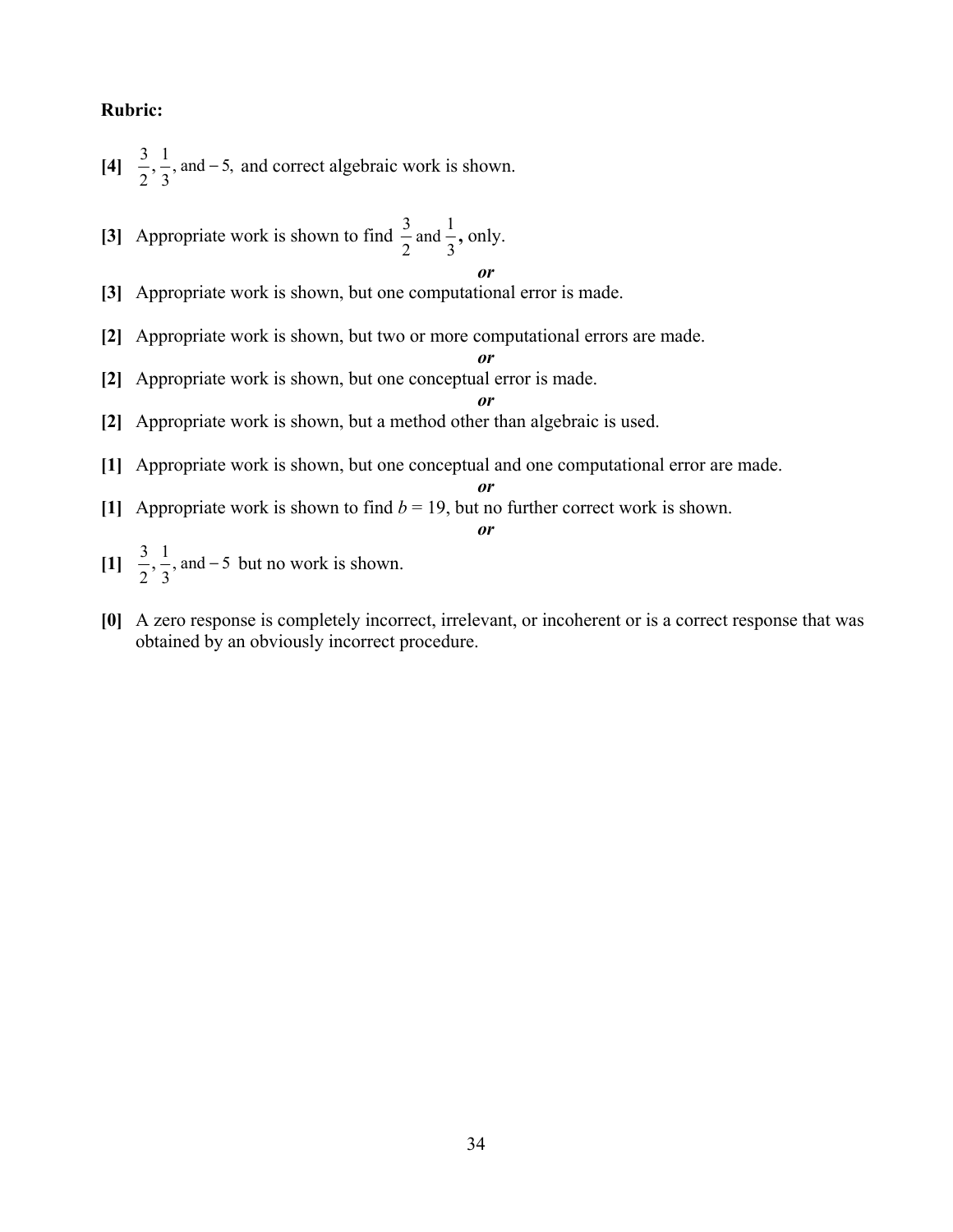**16** Two versions of a standardized test are given, an April version and a May version. The statistics for the April version show a mean score of 480 and a standard deviation of 24. The statistics for the May version show a mean score of 510 and a standard deviation of 20. Assume the scores are normally distributed.

Joanne took the April version and scored in the interval 510-540. What is the probability, to the *nearest ten thousandth*, that a test paper selected at random from the April version scored in the same interval?

Maria took the May version. In what interval must Maria score to claim she scored as well as Joanne?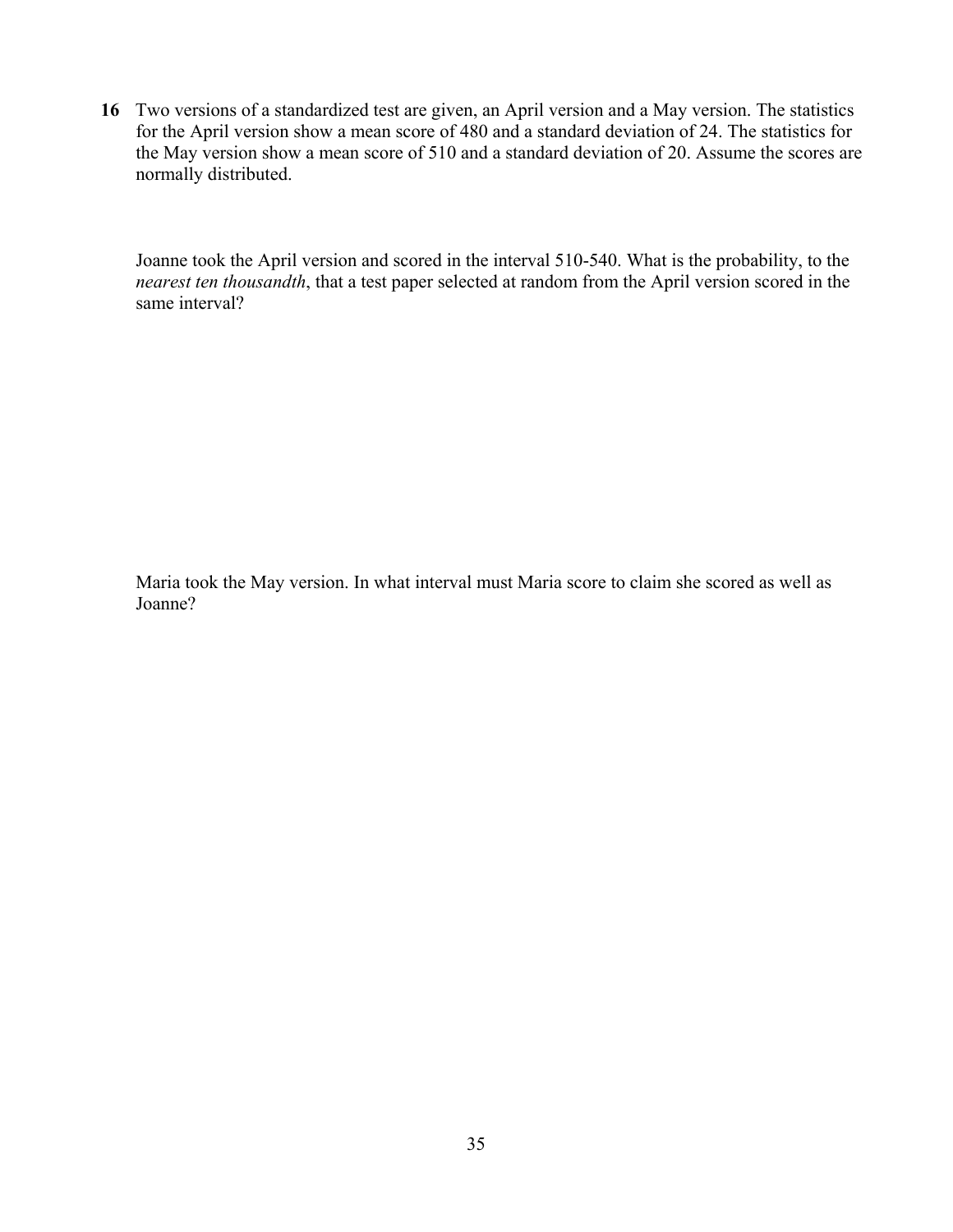**Key:** See rationale below.

#### **Measures CCLS Cluster:** S-ID.A

#### **Mathematical Practice:** 1, 3, 5

- **Commentary:** This question measures S-ID.A because students must be able to use their calculators to estimate the area under the curve.
- **Rationale:** The probability of a score being between 510 and 540 on the April exam can be found using the normal probability cumulative density function, normcdf(510, 540, 480, 24) =  $0.0994$ .

Use *z*-scores to compare the two sets of data. Joanne's scores correspond to  $510 - 480$   $1251$   $540 - 480$ 24 24  $z = \frac{510 - 480}{1.25} = 1.25$  to  $z = \frac{540 - 480}{1.25} = 2.5$ .

Calculating equivalent scores,

$$
1.25 = \frac{x - 510}{20}
$$
  
  $x = 535$   
2.5 =  $\frac{x - 510}{20}$   
  $x = 560$ 

Maria must score in the interval 535–560.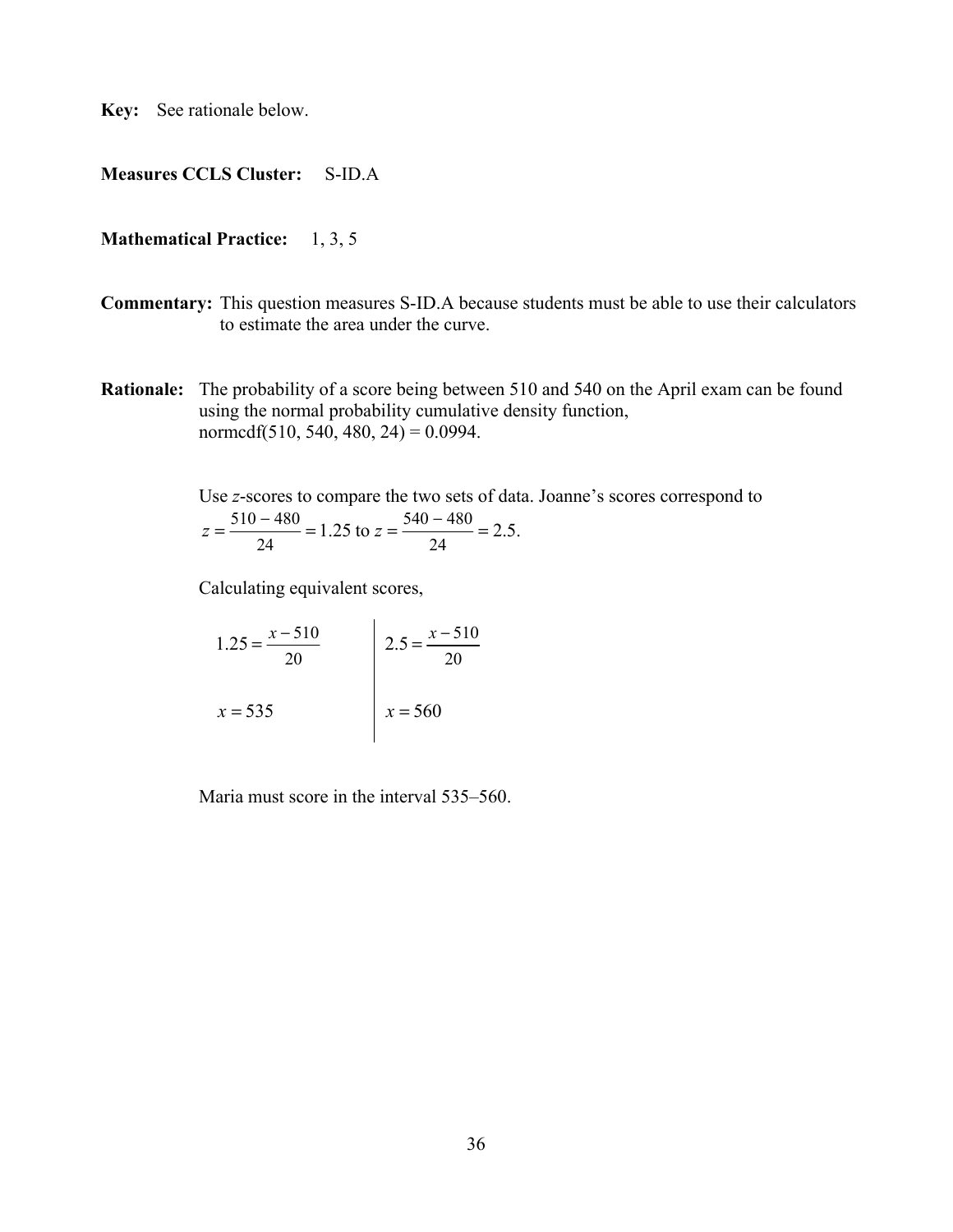#### **Rubric:**

- **[4]** 0.0994 and [535,560] and correct work is shown.
- **[3]** Appropriate work is shown, but one computational or rounding error is made.
- **[2]** Appropriate work is shown, but two or more computational or rounding errors are made.

*or*

*or*

*or*

- **[2]** Appropriate work is shown, but one conceptual error is made.
- **[2]** Appropriate work is shown to find 0.0994, but no further correct work is shown.

*or*

- **[2]** Appropriate work is shown to find [535,560], but no further correct work is shown.
- **[2]** 0.0994 and [535,560], but no work is shown.
- **[1]** Appropriate work is shown, but one conceptual and one computational or rounding error are made. *or*
- **[1]** 0.0994 or [535,560], but no work is shown.
- **[0]** A zero response if completely incorrect, irrelevant, or incoherent or is a correct response that was obtained by an obviously incorrect procedure.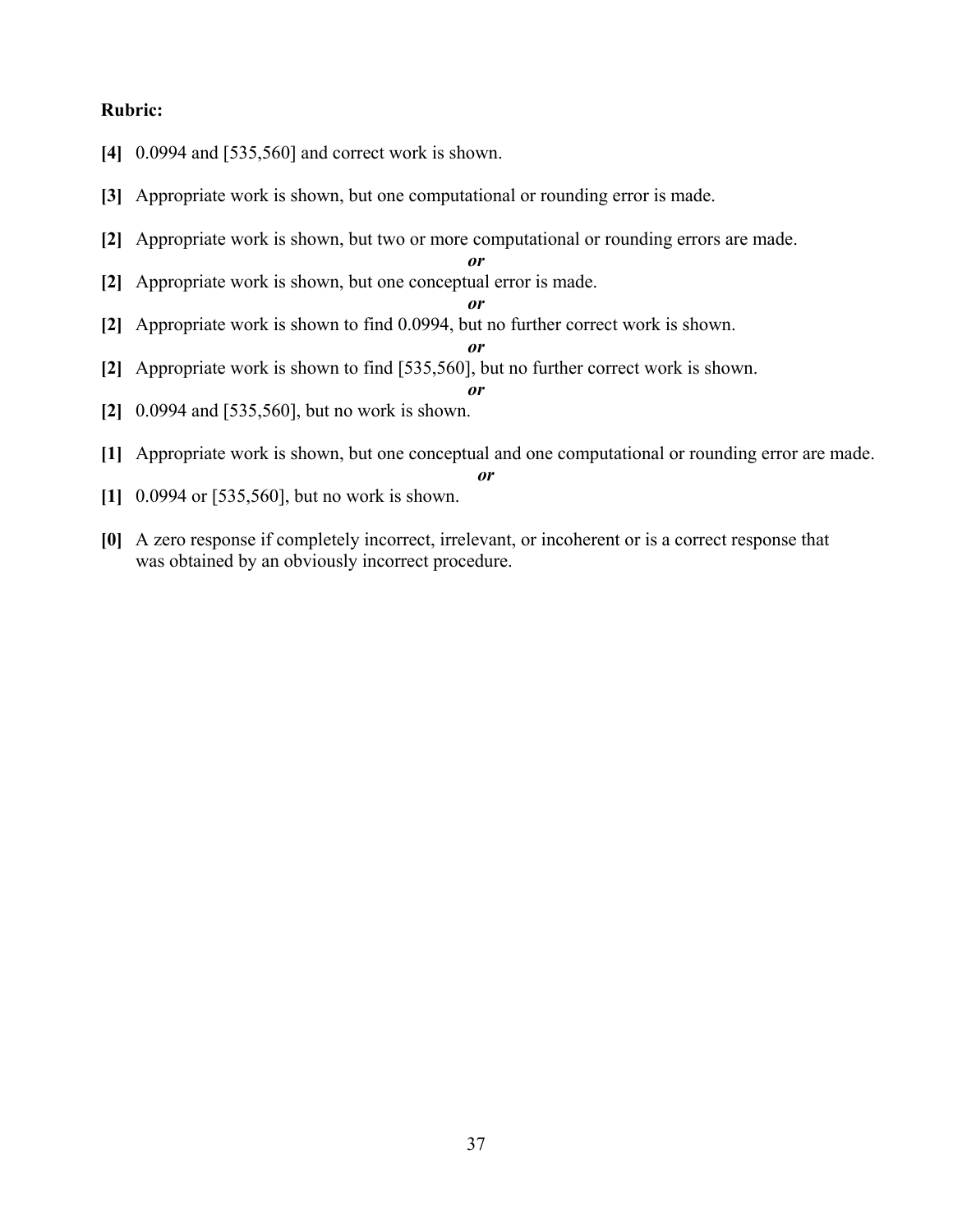**17** Titanium-44 is a radioactive isotope such that every 63 years, its mass decreases by half. For a sample of titanium-44 with an initial mass of 100 grams, write a function that will give the mass of the sample remaining after any amount of time. Define all variables.

Scientists sometimes use the average yearly decrease in mass for estimation purposes. Use the average yearly decrease in mass of the sample between year 0 and year 10 to predict the amount of the sample remaining after 40 years. Round your answer to the *nearest tenth*.

Is the actual mass of the sample or the estimated mass greater after 40 years? Justify your answer.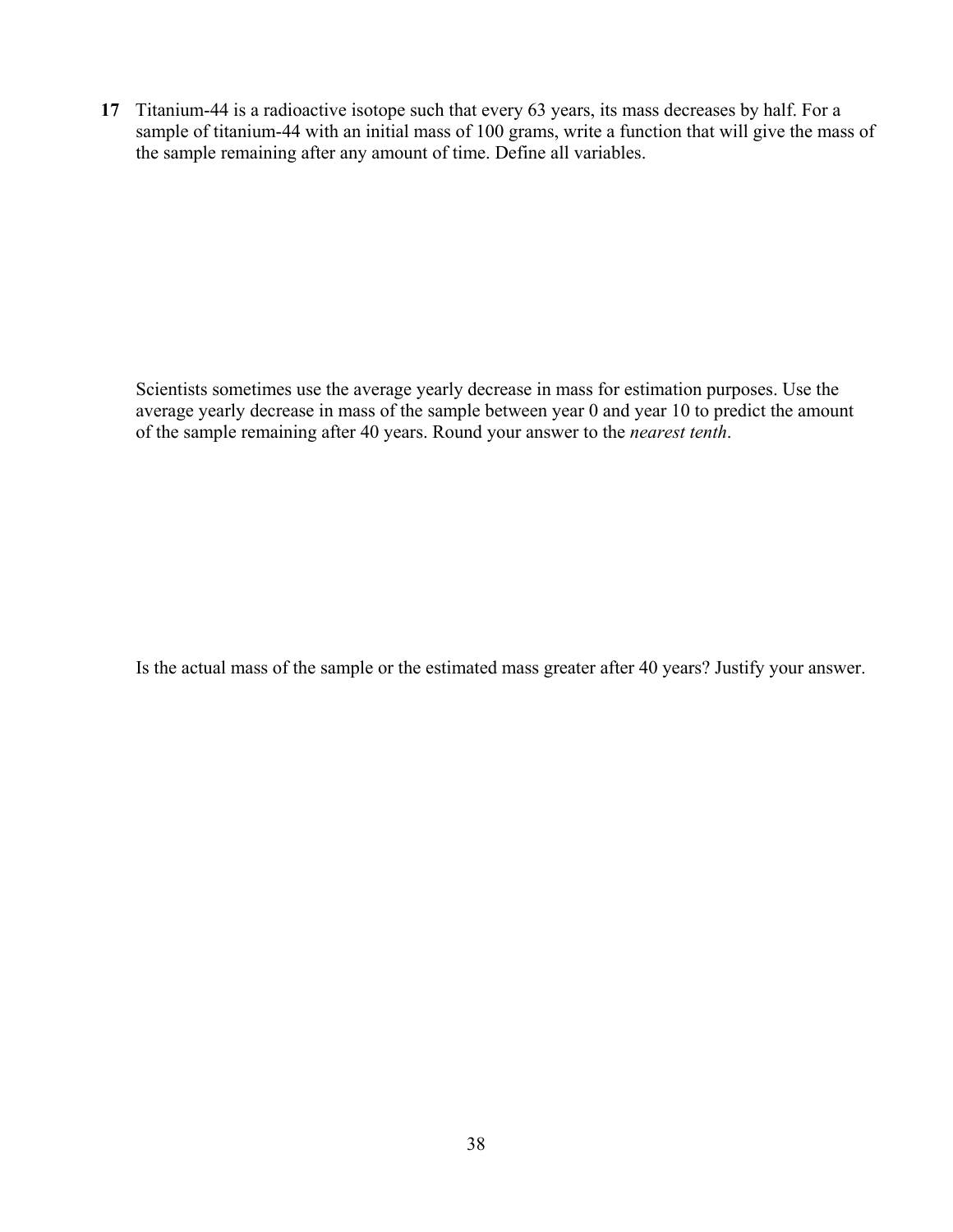**Key:** See rationale below.

## **Measures CCLS Cluster:** F-BF.A

#### **Mathematical Practice:** 2, 4

**Commentary:** This question measures F-BF.A because students must write a function that describes a relationship between two quantities. This question also measures F-IF.B because students must calculate and interpret the average rate of change of a function.

**Rationale:** Method 1:

$$
A(t) = 100(0.5)^{\frac{t}{63}}
$$
, where  $t$  = time in years and  

$$
A(t) =
$$
amount of titanium-44 remaining after *t* years.

$$
\frac{A(10) - A(0)}{10 - 0} = \frac{89.58132 - 100}{10} = -1.041868
$$

At  $t = 40$ , the estimated mass is

$$
100 - 40(1.041868)
$$
  

$$
58.32528 \approx 58.3 \text{ g}
$$

The actual mass is

$$
A(40) = 100(0.5)^{\frac{40}{63}} = 64.3976
$$

The estimation is less than the actual.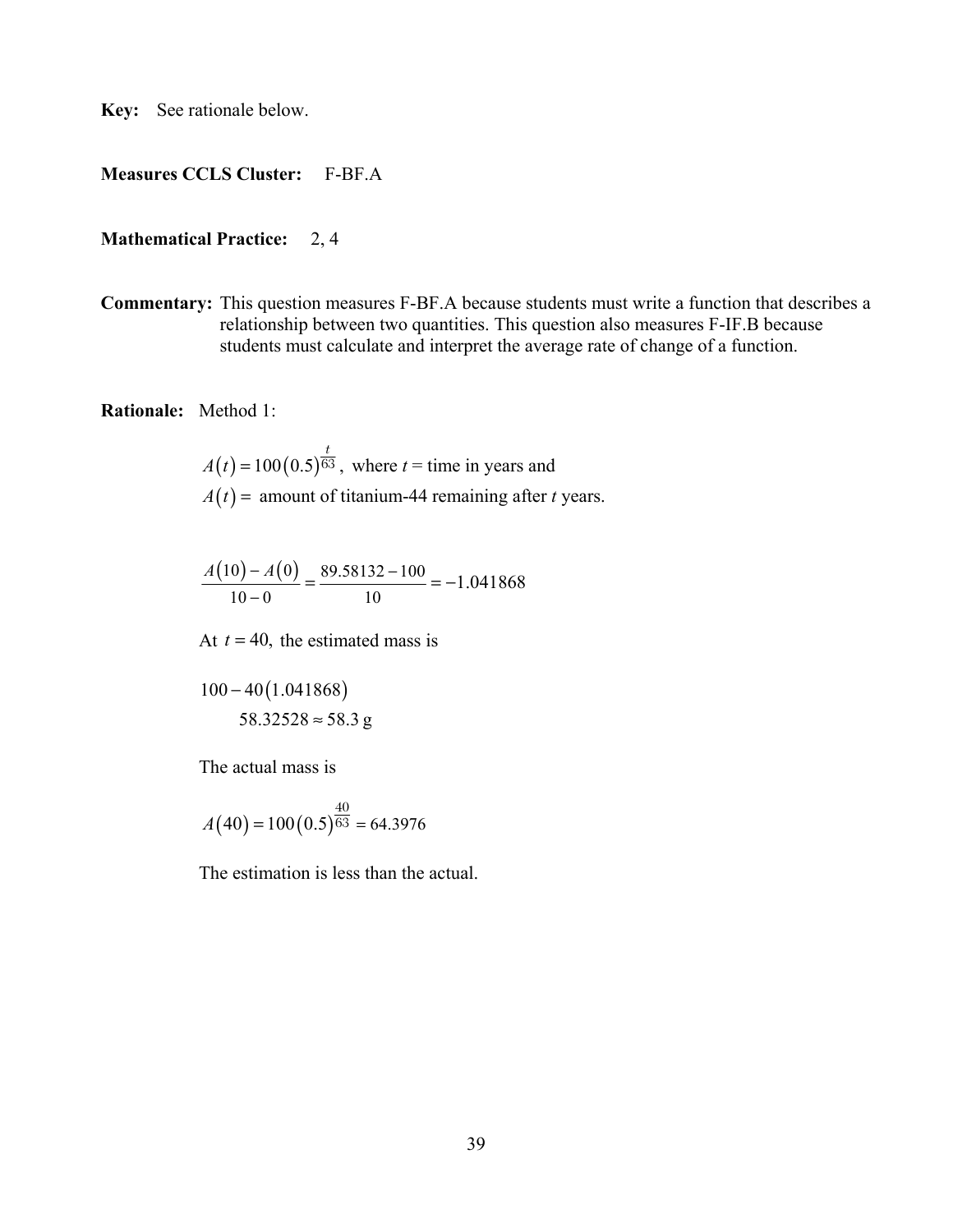## Method 2:

$$
y = 100e^{-kt}
$$
  

$$
\frac{1}{2}(100) = 100e^{-63k}
$$
  

$$
\frac{1}{2} = e^{-63k}
$$
  

$$
\ln \frac{1}{2} = -63k
$$
  

$$
0.011002 = k
$$

 $y = 100e^{-0.011002t}$ , where  $y =$  amount of titanium-44 remaining after *t* years and  $t =$  time in years.

$$
\frac{y(10) - y(0)}{10 - 0} = \frac{89.58132 - 100}{10} = -1.041868
$$

At  $t = 40$ , the estimated mass is

 $100 - 40(1.041868) \approx 58.3$  grams

The actual mass is

 $y = 100e^{-0.011002(40)} = 64.3976$ 

The estimation is less than the actual.